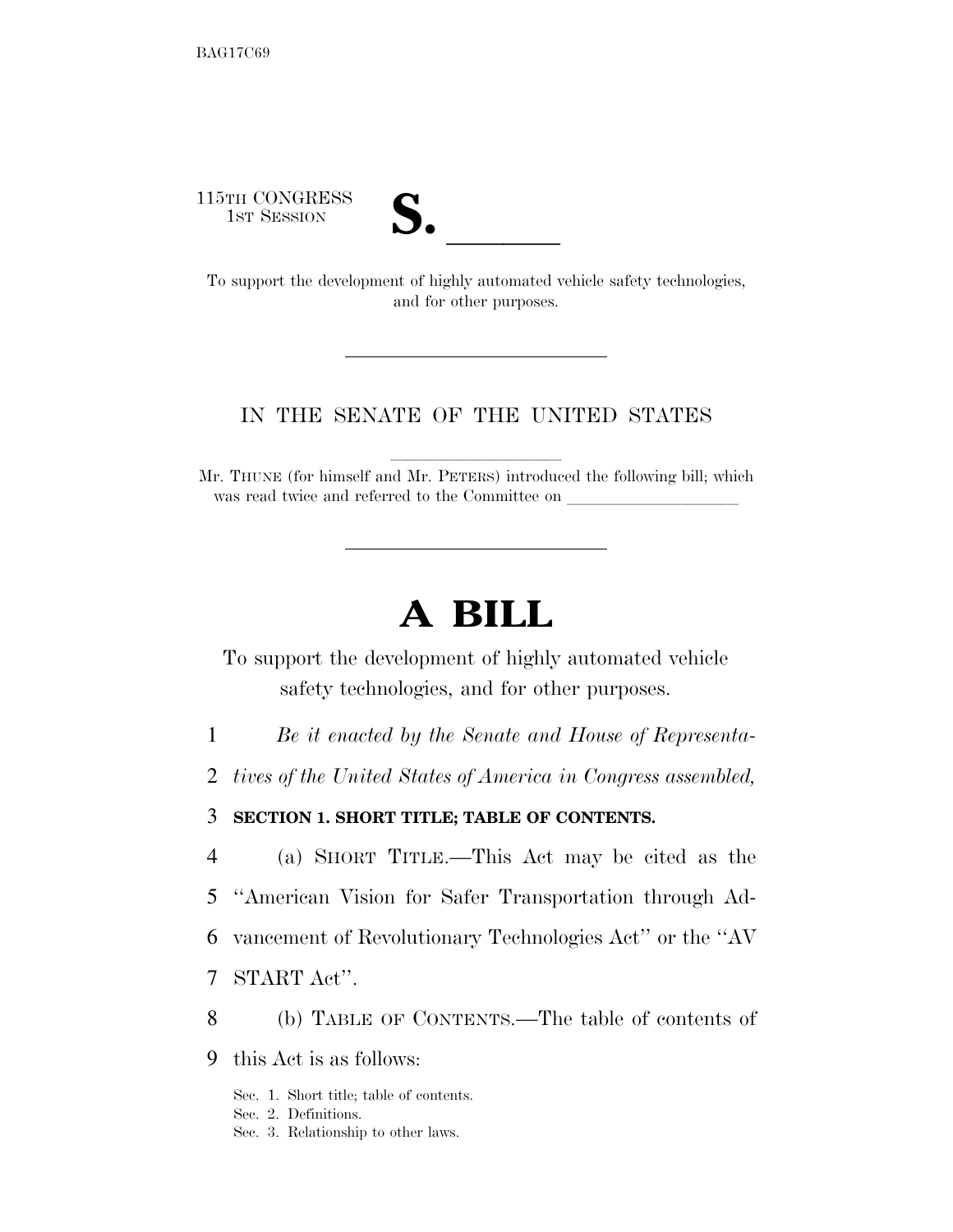- Sec. 4. Expedited resolution of highly automated vehicles conflicts with standards.
- Sec. 5. Highly automated vehicles testing.
- Sec. 6. Highly automated vehicles exemptions.
- Sec. 7. Inoperative controls.
- Sec. 8. Levels of driving automation.
- Sec. 9. Safety evaluation report.
- Sec. 10. Highly Automated Vehicles Technical Safety Committee.
- Sec. 11. Highly automated vehicles rulemaking.
- Sec. 12. Consumer education.
- Sec. 13. Traffic safety and law enforcement.
- Sec. 14. Cybersecurity.
- Sec. 15. Savings provision.

### 1 **SEC. 2. DEFINITIONS.**

2 (a) IN GENERAL.—In this Act:

 (1) AUTOMATED DRIVING SYSTEM; DEDICATED HIGHLY AUTOMATED VEHICLE; HIGHLY AUTOMATED VEHICLE; MANUFACTURER; MOTOR VEHICLE; MOTOR VEHICLE EQUIPMENT.—The terms ''automated driv- ing system'', ''dedicated highly automated vehicle'', ''highly automated vehicle'', ''manufacturer'', ''motor vehicle'', and ''motor vehicle equipment'' have the meanings given such terms in section 30102 of title 49, United States Code, as amended by subsection 12 (b).

- 13 (2) NHTSA.—The term ''NHTSA'' means the 14 National Highway Traffic Safety Administration.
- 15 (3) SECRETARY.—The term ''Secretary'' means 16 the Secretary of Transportation.

17 (b) MOTOR VEHICLE SAFETY CHAPTER.—Section 18 30102(a) of title 49, United States Code, is amended—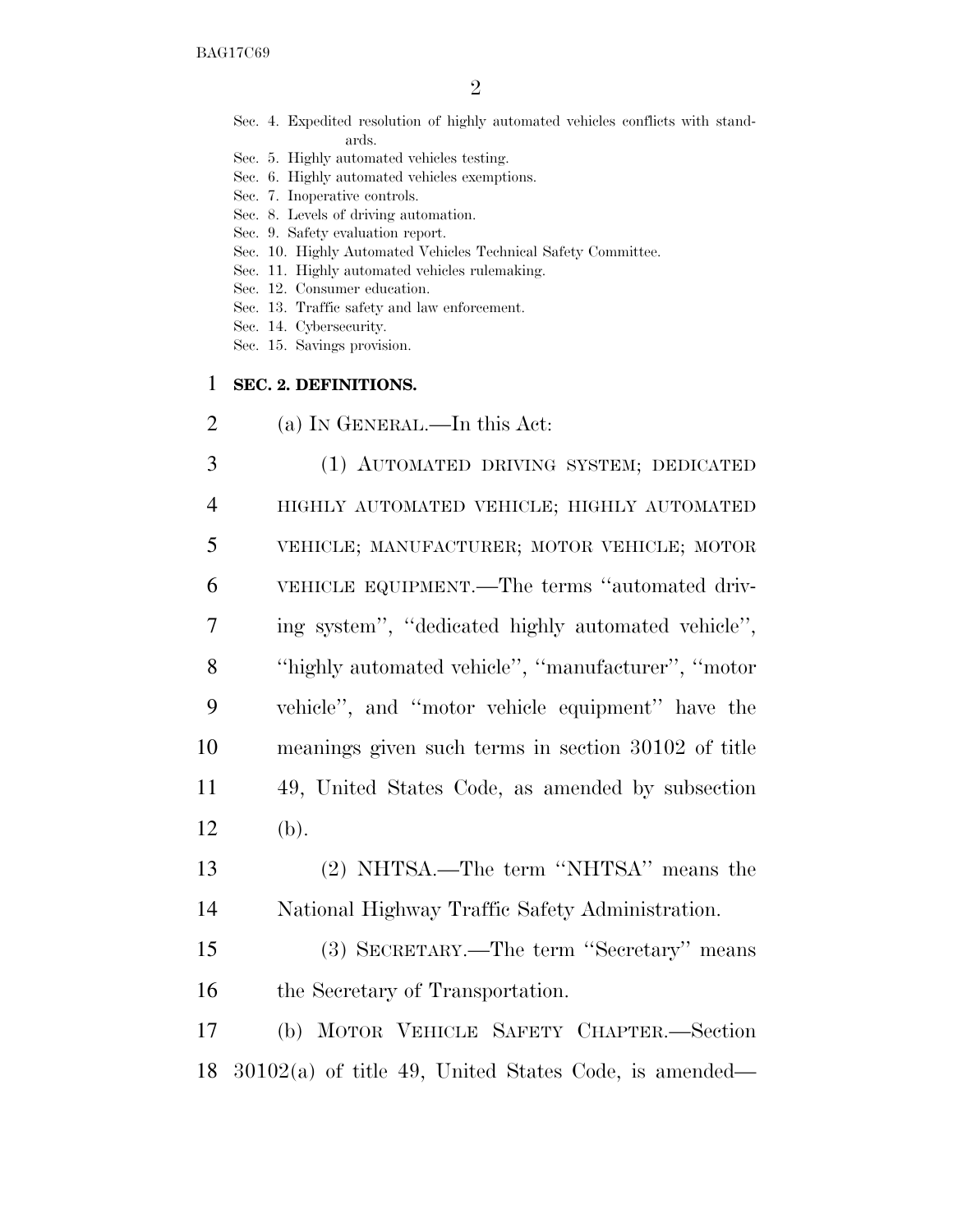| $\mathbf{1}$   | $(1)$ by redesignating paragraphs $(5)$ through           |
|----------------|-----------------------------------------------------------|
| $\overline{2}$ | $(13)$ as paragraphs $(8)$ through $(16)$ respectively;   |
| 3              | $(2)$ by redesignating paragraphs $(3)$ and $(4)$ as      |
| $\overline{4}$ | paragraphs $(5)$ and $(6)$ , respectively;                |
| 5              | $(3)$ by redesignating paragraphs $(1)$ and $(2)$ as      |
| 6              | paragraphs $(2)$ and $(3)$ , respectively;                |
| 7              | $(4)$ by inserting before paragraph $(2)$ , as redes-     |
| 8              | ignated, the following:                                   |
| 9              | "(1) AUTOMATED DRIVING SYSTEM.-In de-                     |
| 10             | scribing a Level $3, 4$ , or $5$ automated driving system |
| 11             | (as defined by SAE International standard J3016,          |
| 12             | published on September 30, 2016, or subsequently          |
| 13             | adopted by the Secretary), the term 'automated driv-      |
| 14             | ing system' means the hardware and software that          |
| 15             | is collectively capable of performing the entire dy-      |
| 16             | namic driving task on a sustained basis, regardless       |
| 17             | of whether the system is limited to a specific oper-      |
| 18             | ational design domain.";                                  |
| 19             | $(5)$ by inserting after paragraph $(3)$ , as redesig-    |
| 20             | nated, the following:                                     |
| 21             | "(4) DEDICATED HIGHLY AUTOMATED<br>VEHI-                  |
| 22             | CLE.—The term 'dedicated highly automated vehicle'        |
| 23             | means a highly automated vehicle designed to be op-       |
| 24             | erated exclusively (as defined by the SAE Inter-          |
| 25             | national standard J3016, published on September           |
|                |                                                           |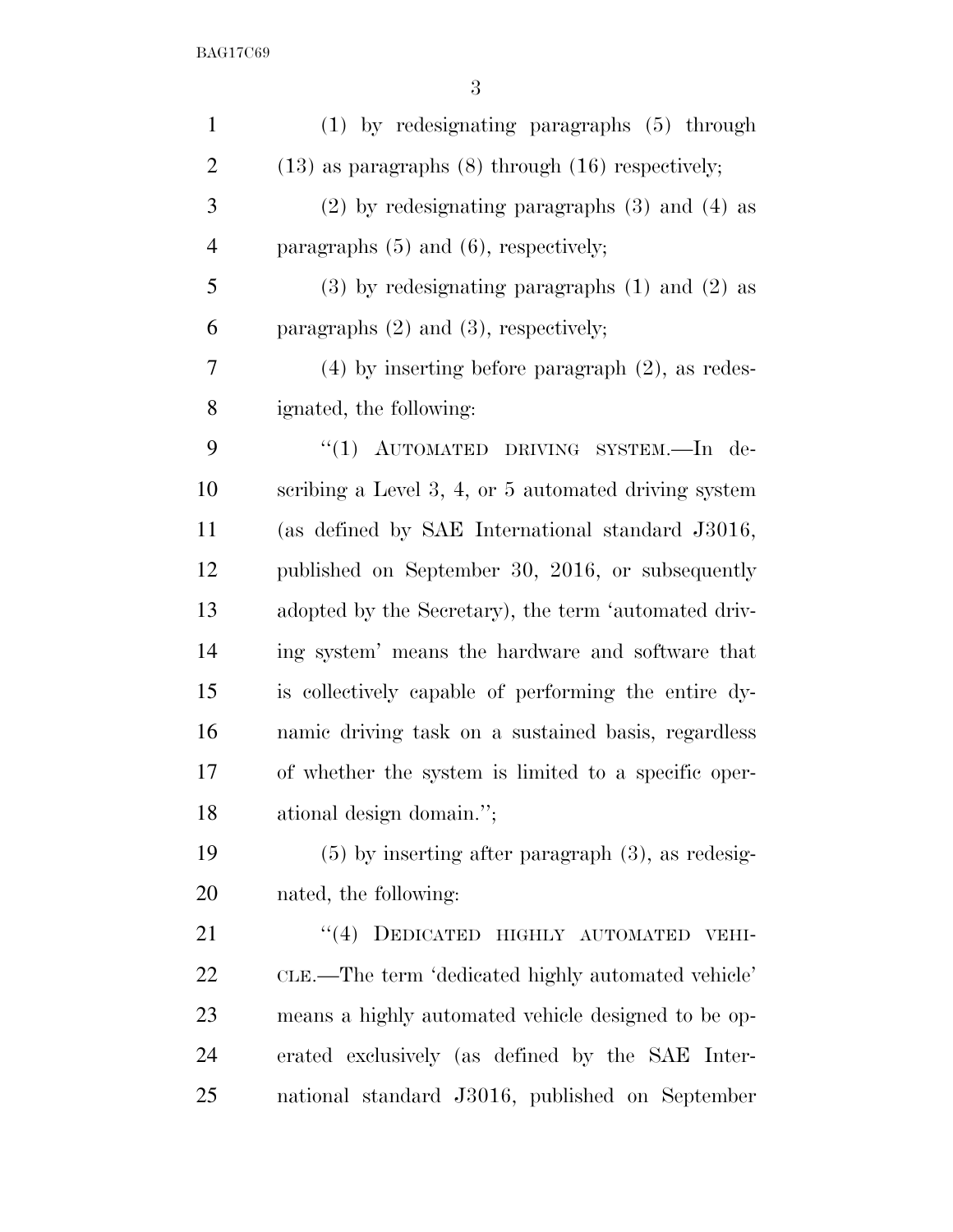| $\mathbf{1}$   | 30, 2016) by a Level 4 or 5 automated driving sys-      |
|----------------|---------------------------------------------------------|
| $\overline{2}$ | tem (as defined by the SAE International standard       |
| 3              | J3016, published on September 30, 2016, or subse-       |
| $\overline{4}$ | quently adopted by the Secretary) for all trips."; and  |
| 5              | $(6)$ by inserting after paragraph $(6)$ , as redesig-  |
| 6              | nated, the following:                                   |
| 7              | "(7) HIGHLY AUTOMATED VEHICLE.—The term                 |
| 8              | 'highly automated vehicle' means a motor vehicle        |
| 9              | with a gross vehicle weight of $10,000$ pounds or less  |
| 10             | that is equipped with a Level 3, 4, or $5$ automated    |
| 11             | driving system (as defined by SAE International         |
| 12             | standard J3016, published on September 30, 2016,        |
| 13             | or subsequently adopted by the Secretary).".            |
| 14             | SEC. 3. RELATIONSHIP TO OTHER LAWS.                     |
|                |                                                         |
| 15             | (a) IN GENERAL.—Section 30103 of title 49, United       |
| 16             | States Code, is amended—                                |
| 17             | $(1)$ in subsection (b), to read as follows:            |
| 18             | $``$ (b) PREEMPTION.—                                   |
| 19             | ``(1)<br>HIGHLY<br>AUTOMATED VEHICLES.-No               |
| 20             | State or political subdivision of a State may main-     |
| 21             | tain, enforce, prescribe, or continue in effect any law |
| 22             | or regulation regarding the design, construction, or    |
| 23             | performance of highly automated vehicles, auto-         |
| 24             | mated driving systems, or components of automated       |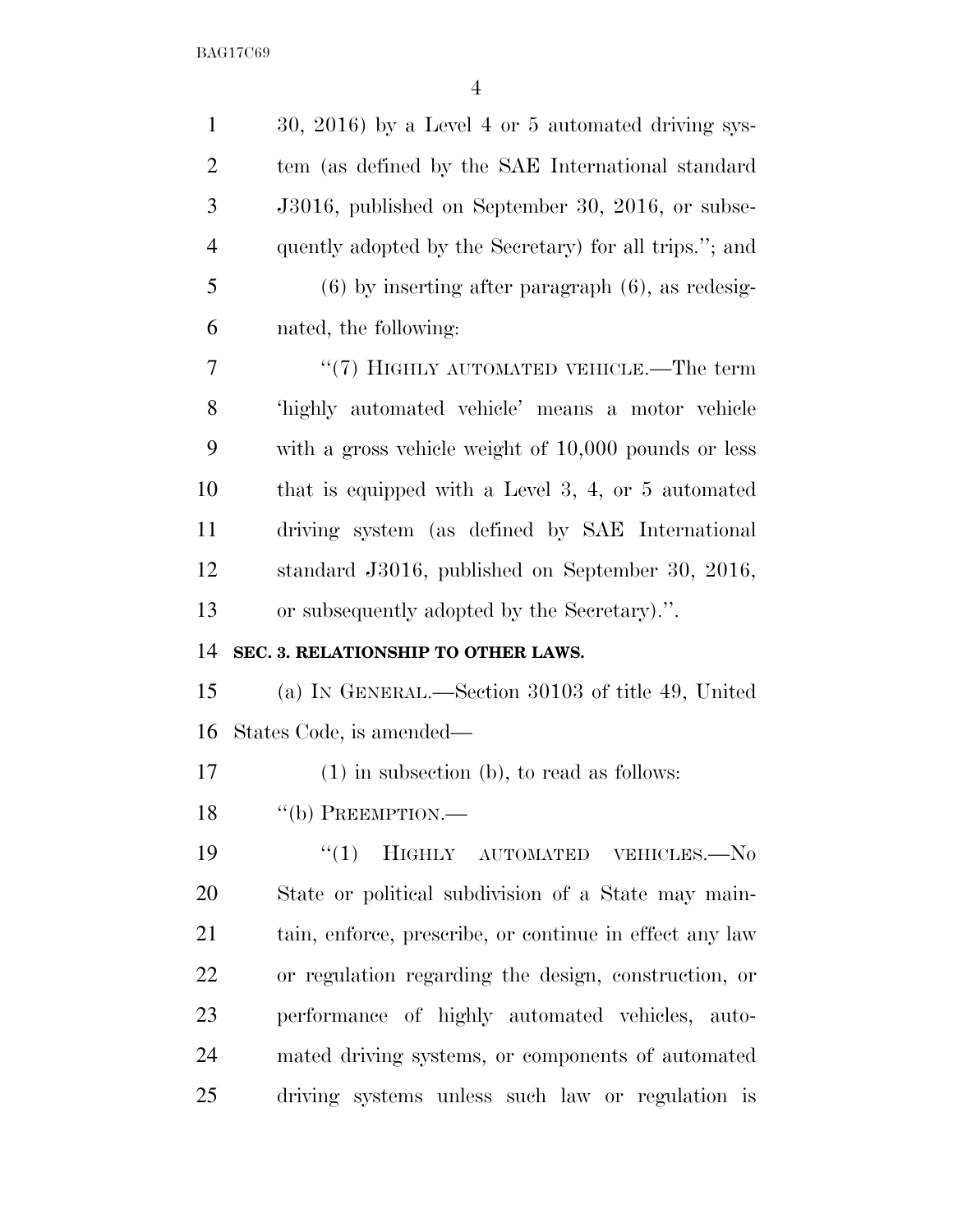identical to a standard prescribed under this chap-ter.

3 "(2) MOTOR VEHICLE STANDARD.—When a motor vehicle safety standard is in effect under this chapter, a State or political subdivision of a State may prescribe or continue in effect a standard appli- cable to the same aspect of performance of a motor vehicle or motor vehicle equipment only if the stand- ard is identical to the standard prescribed under this chapter.

11 "(3) RULES OF CONSTRUCTION.—

12 "(A) IN GENERAL.—Nothing in this sub- section may be construed to prohibit a State or a political subdivision of a State from maintain- ing, enforcing, prescribing, or continuing in ef- fect any law or regulation regarding registra- tion, licensing, driving education and training, insurance, law enforcement, crash investiga- tions, safety and emissions inspections, conges- tion management of vehicles on the street with- in a State or political subdivision of a State, or 22 traffic unless the law or regulation is an unrea- sonable restriction on the design, construction, or performance of highly automated vehicles,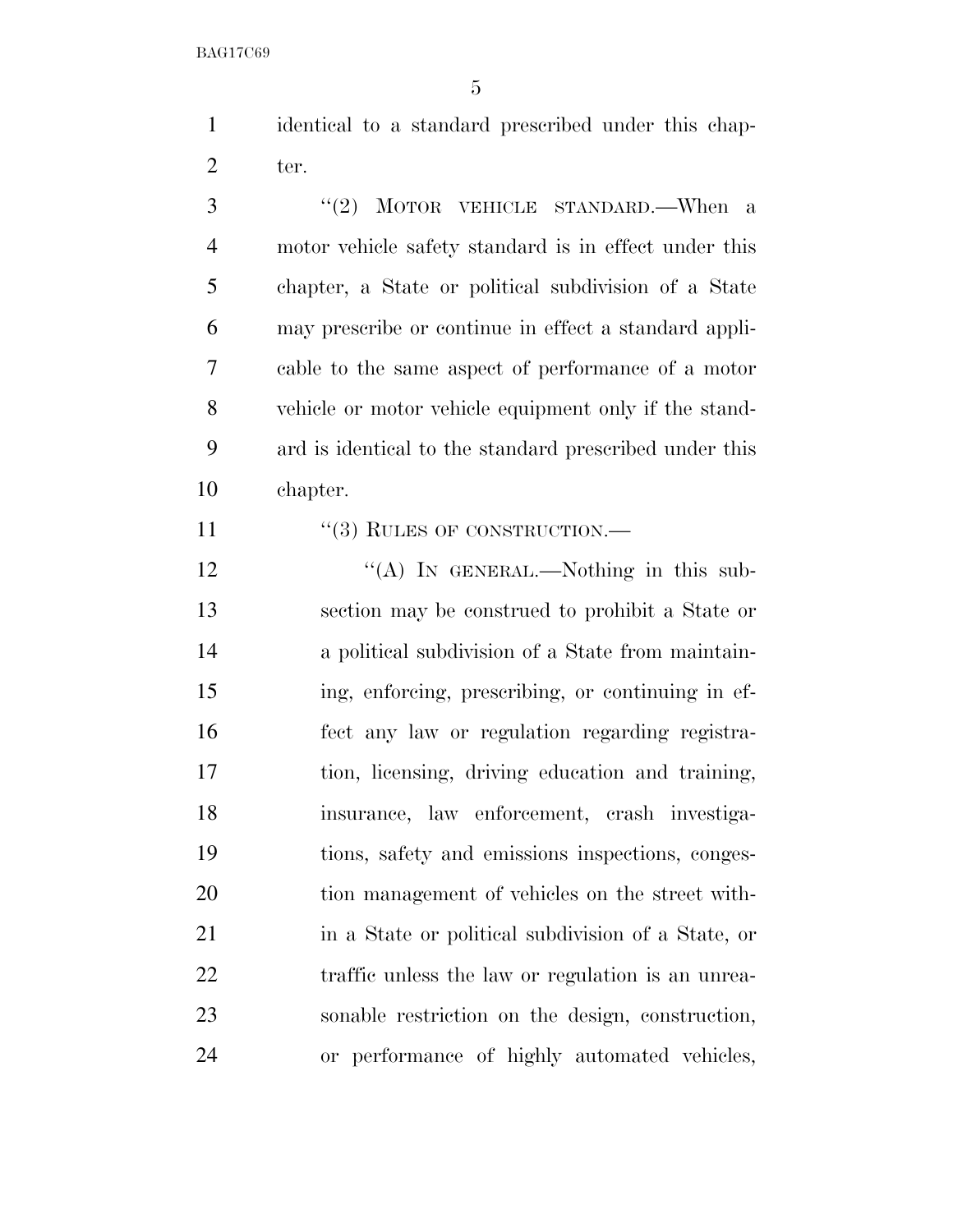automated driving systems, or components of automated driving systems.

3 "(B) MOTOR VEHICLE DEALERS.—Nothing in this subsection may be construed to prohibit a State or political subdivision of a State from maintaining, enforcing, prescribing, or con- tinuing in effect any law or regulation regard- ing the sale, distribution, repair, or service of highly automated vehicles, automated driving systems, or components of automated driving systems by a dealer, manufacturer, or dis-tributor.

13 "'(C) CONFORMITY WITH FEDERAL LAW.— Nothing in this subsection shall be construed to preempt, restrict, or limit a State or political subdivision of a State from acting in accordance with any other Federal law.

18 "(4) HIGHER PERFORMANCE REQUIREMENT. However, the United States Government, a State, or a political subdivision of a State may prescribe a standard for a motor vehicle, motor vehicle equip- ment, highly automated vehicle, or automated driv- ing system obtained for its own use that imposes a higher performance requirement than that required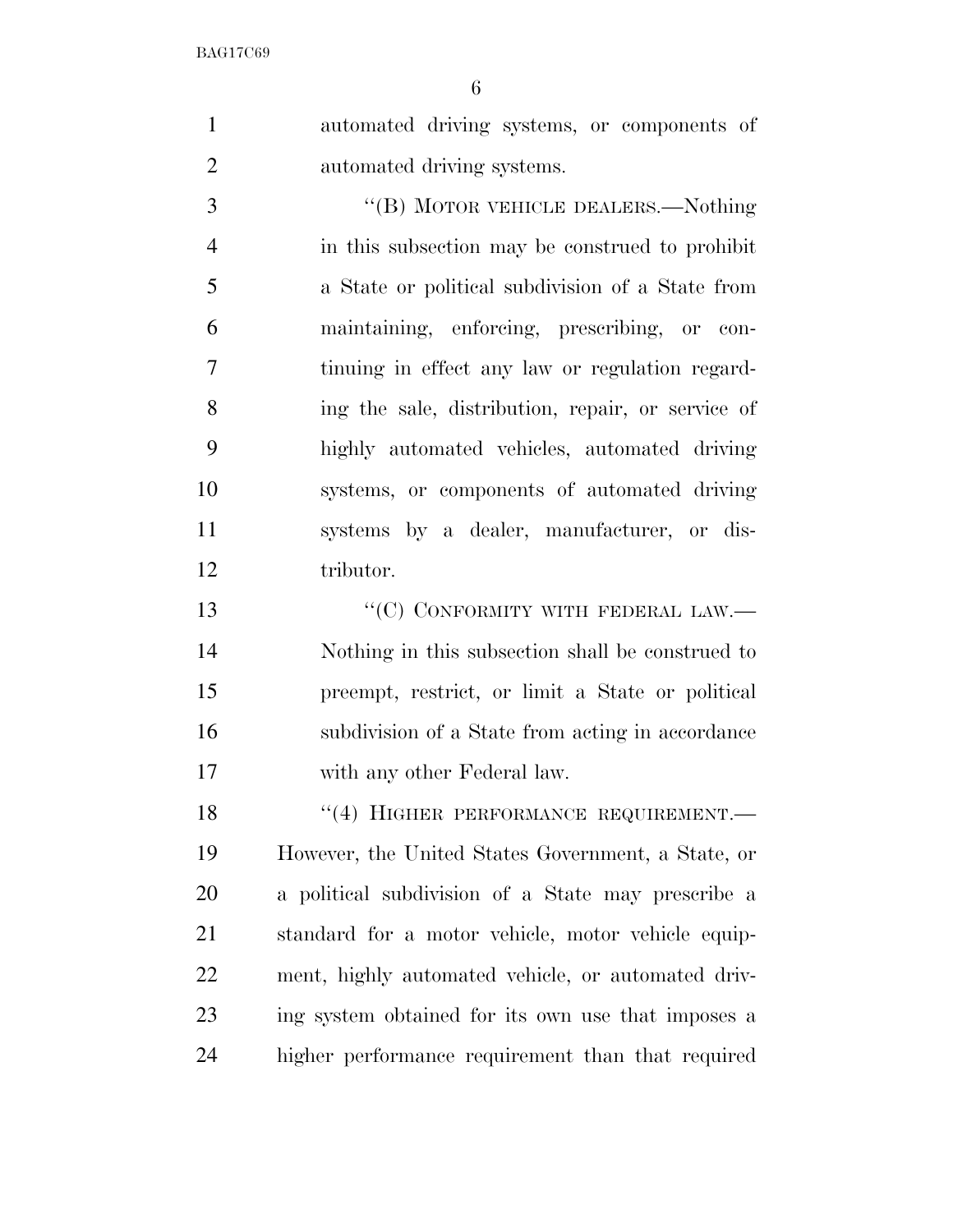| $\mathbf{1}$   | by the otherwise applicable standard under this               |
|----------------|---------------------------------------------------------------|
| $\overline{2}$ | chapter.                                                      |
| 3              | "(5) STATE ENFORCEMENT.—A State may en-                       |
| 4              | force a standard that is identical to a standard pre-         |
| 5              | scribed under this chapter."; and                             |
| 6              | $(2)$ in subsection (e), to read as follows:                  |
| 7              | "(e) COMMON LAW LIABILITY.—                                   |
| 8              | "(1) IN GENERAL.—Compliance with a motor                      |
| 9              | vehicle safety standard prescribed under this chapter         |
| 10             | does not exempt a person from liability at common             |
| 11             | law.                                                          |
| 12             | "(2) RULE OF CONSTRUCTION.—Nothing in                         |
| 13             | this section shall be construed to preempt common             |
| 14             | law claims.".                                                 |
| 15             | (b) LICENSING.—Notwithstanding section 30103 of               |
| 16             | title 49, United States Code, as amended by subsection        |
| 17             | (a), a State may not issue a motor vehicle operator's li-     |
|                | 18 cense for the operation or use of a dedicated highly auto- |
| 19             | mated vehicle in a manner that discriminates on the basis     |
| 20             | of disability (as defined in section 3 of the Americans with  |
| 21             | Disabilities Act of 1990 (42 U.S.C. 12102)).                  |
| 22             | SEC. 4. EXPEDITED RESOLUTION OF HIGHLY AUTOMATED              |
| 23             | VEHICLES CONFLICTS WITH STANDARDS.                            |
| 24             | (a) DEFINITIONS.—In this section:                             |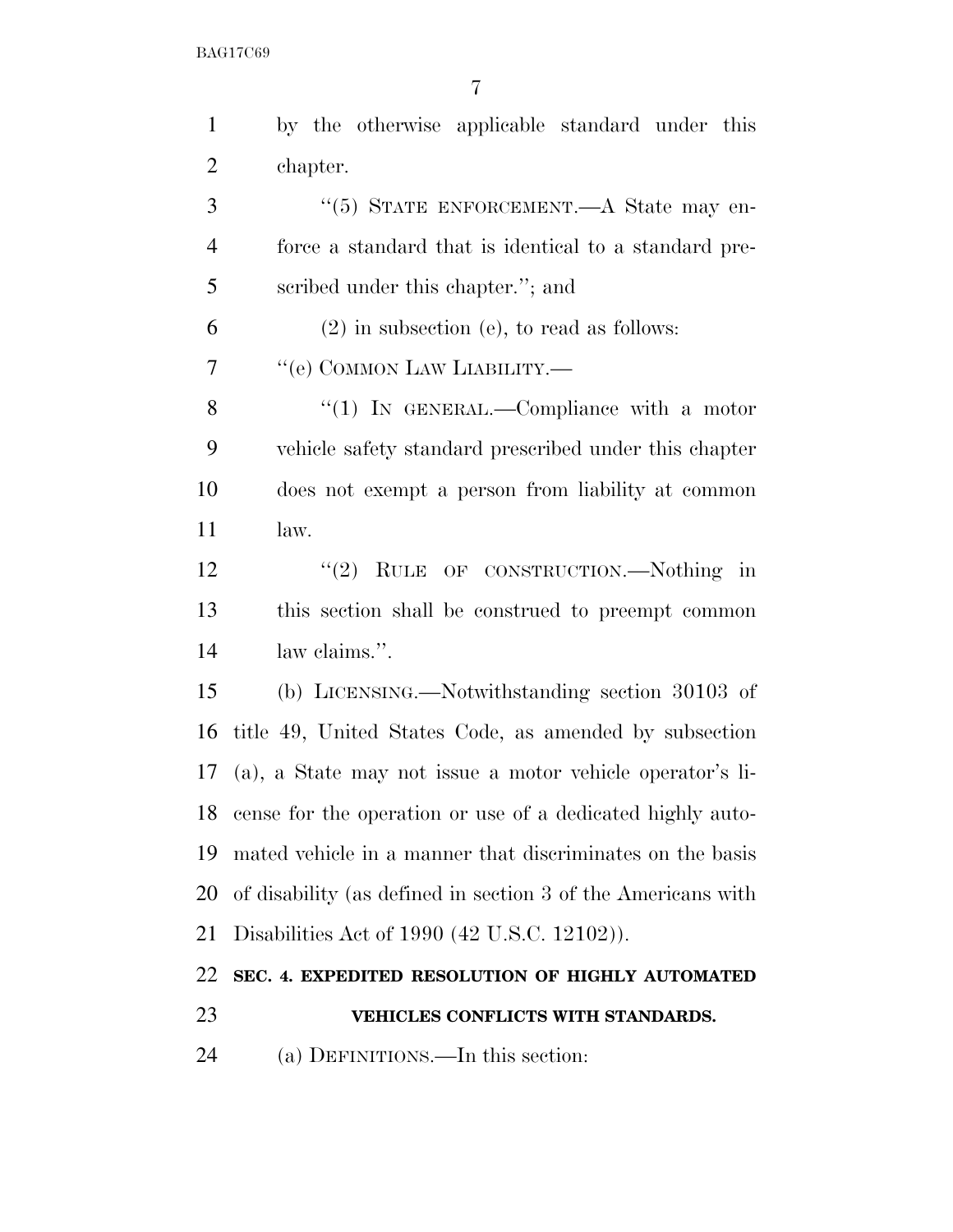(1) DIRECTOR.—The term ''Director'' means the Director of the John A. Volpe National Trans- portation Systems Center of the Department of Transportation. (2) DYNAMIC DRIVING TASK.—The term ''dy-

 namic driving task'' has the meaning given the term by SAE International standard J3016, published on September 30, 2016.

 (3) SAFETY STANDARD.—The term ''safety standard'' means a Federal motor vehicle safety standard prescribed under chapter 301 of title 49, United States Code.

 (b) REFERENCES TO HUMAN DRIVERS.—Not later than 180 days after the date of the enactment of this Act, the Director or other designated entity, after consultation with stakeholders, shall prepare and submit to the Sec- retary a report that identifies each provision, requirement, specification, or procedure in a safety standard with a ref-erence to features of the equipment that—

 (1) are necessary only for the performance of 21 the dynamic driving task by a human driver;

 (2) specify a location or reference point within a vehicle by reference to the position of a human driver; or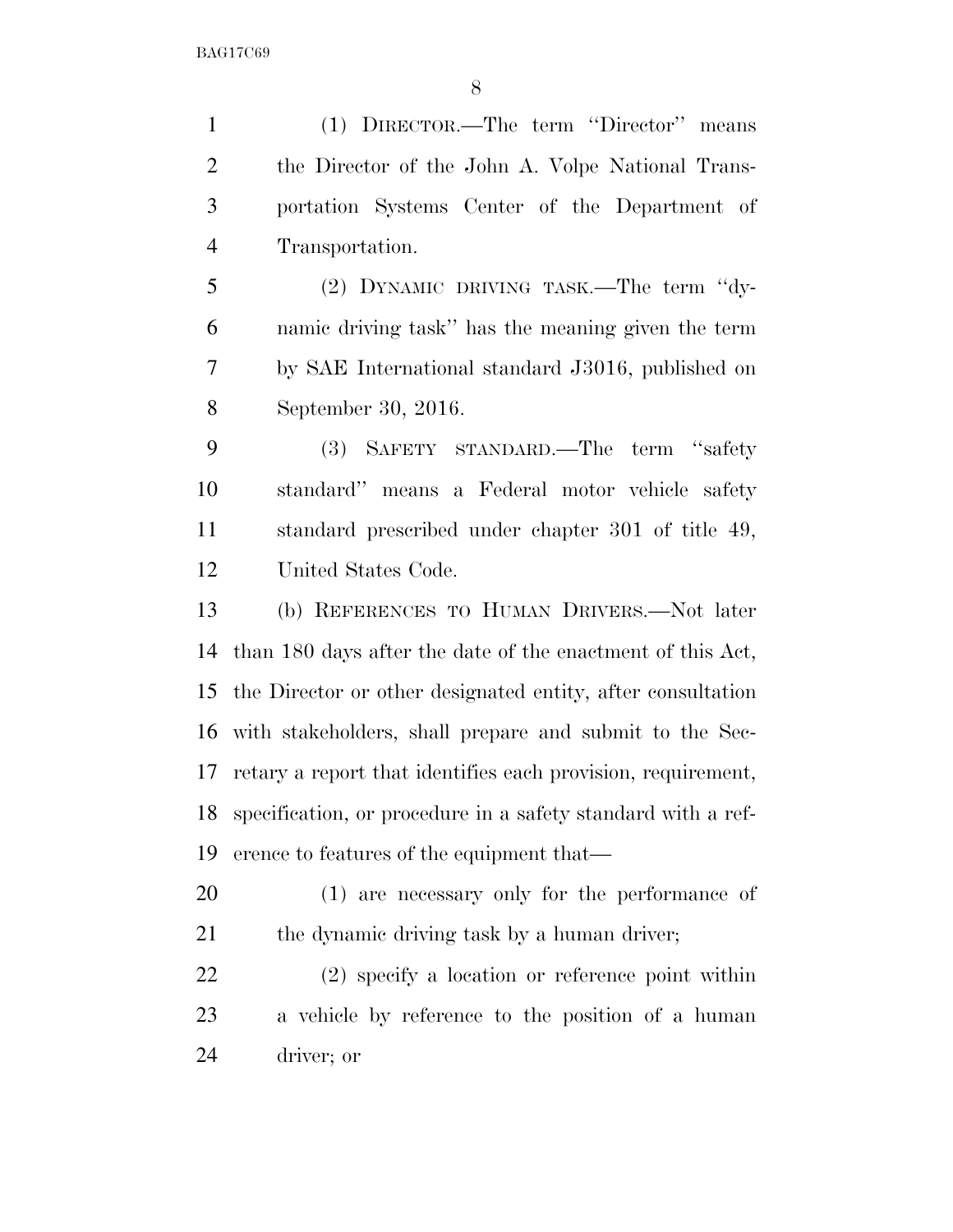(3) serve a purpose of providing information to, or receiving input from, a human driver engaged in performing the dynamic driving task. (c) SUBSTITUTION OF CONFORMING REFERENCES TO AUTOMATED SYSTEMS.—

 (1) IN GENERAL.—In each provision of the re- port prepared under subsection (b) identifying the text of a regulation from a safety standard, a test procedure, or a method for determining compliance with a safety standard, the Director or designated entity shall include—

 (A) an alternative reference to an auto- mated system that is suitable for assessing, through an objective test procedure, the compli- ance of a dedicated highly automated vehicle, or of a highly automated vehicle operating in auto-mated mode, with the safety standard; or

(B) a determination that—

 (i) the relevant regulatory text applies to features of the motor vehicle equipment 21 that are only necessary for the perform- ance of a dynamic driving task by a human driver; and

 (ii) no alternative reference to an automated system is practicable.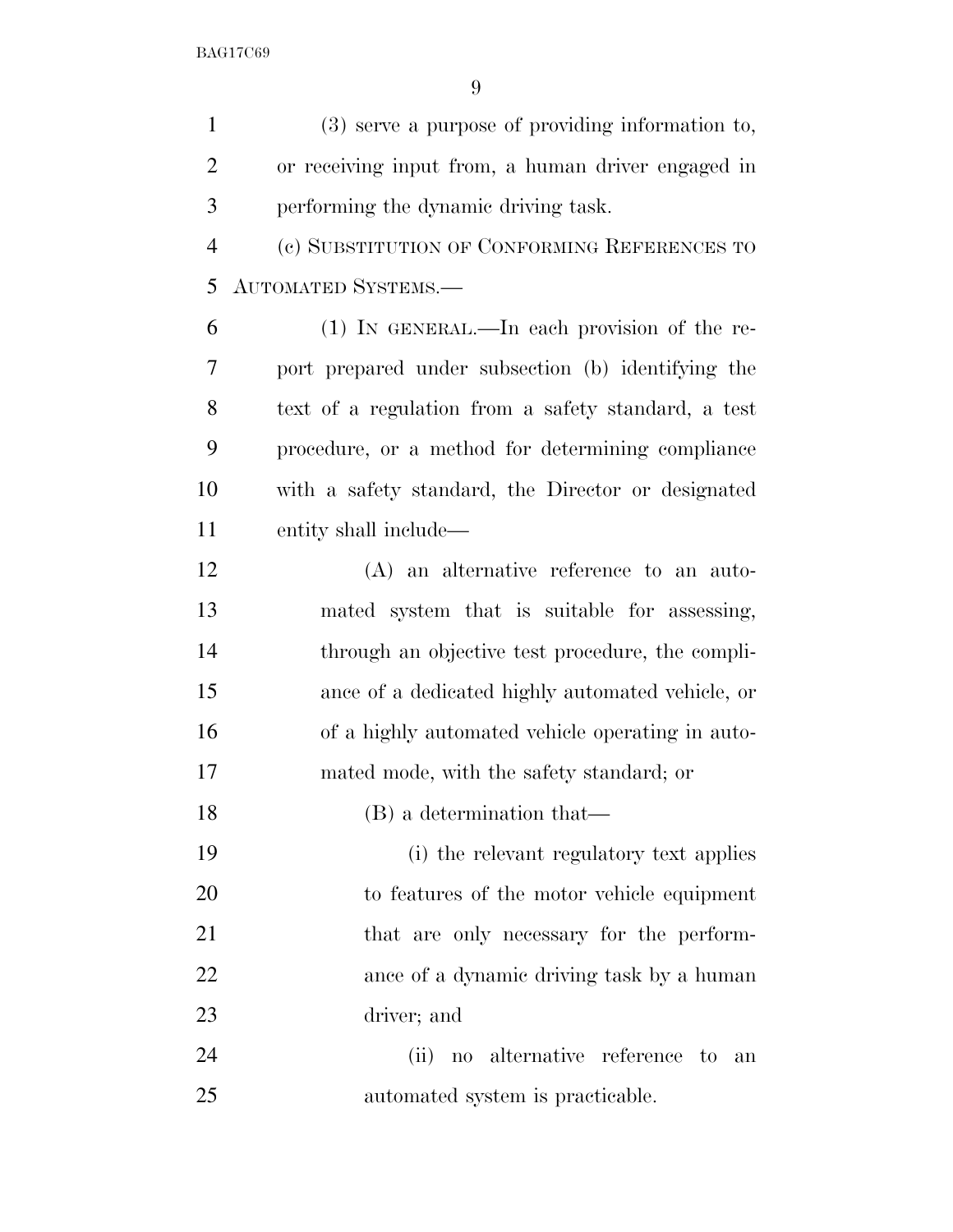| (2) CONDITIONS.—In carrying out paragraph              |
|--------------------------------------------------------|
| $(1)$ , the Director or designated entity—             |
| $(A)$ shall ensure that all requirements re-           |
| main objective and practicable;                        |
| (B) may not modify the purpose of any                  |
| safety standard; and                                   |
| (C) may specify different references for-              |
| (i) dedicated highly automated vehi-                   |
| cles that are intended for human occu-                 |
| pancy; and                                             |
| (ii) dedicated highly automated vehi-                  |
| cles that are not designed, intended, or               |
| marketed for human occupancy.                          |
| (d) RULEMAKING.—                                       |
| (1) COMMENCEMENT.—Not later than 90 days               |
| after the date on which the Director or designated     |
| entity submits the report under subsection (b), the    |
| Secretary shall commence a rulemaking proceeding       |
| to incorporate the report by reference into the rel-   |
| evant safety standards, except as provided in para-    |
| $graph(3)$ .                                           |
| $(2)$ FINAL RULE.—Not later than 1 year after          |
| the Director or other entity submits the report        |
| under subsection (b), the Secretary shall issue a      |
| final rule to incorporate the report by reference into |
|                                                        |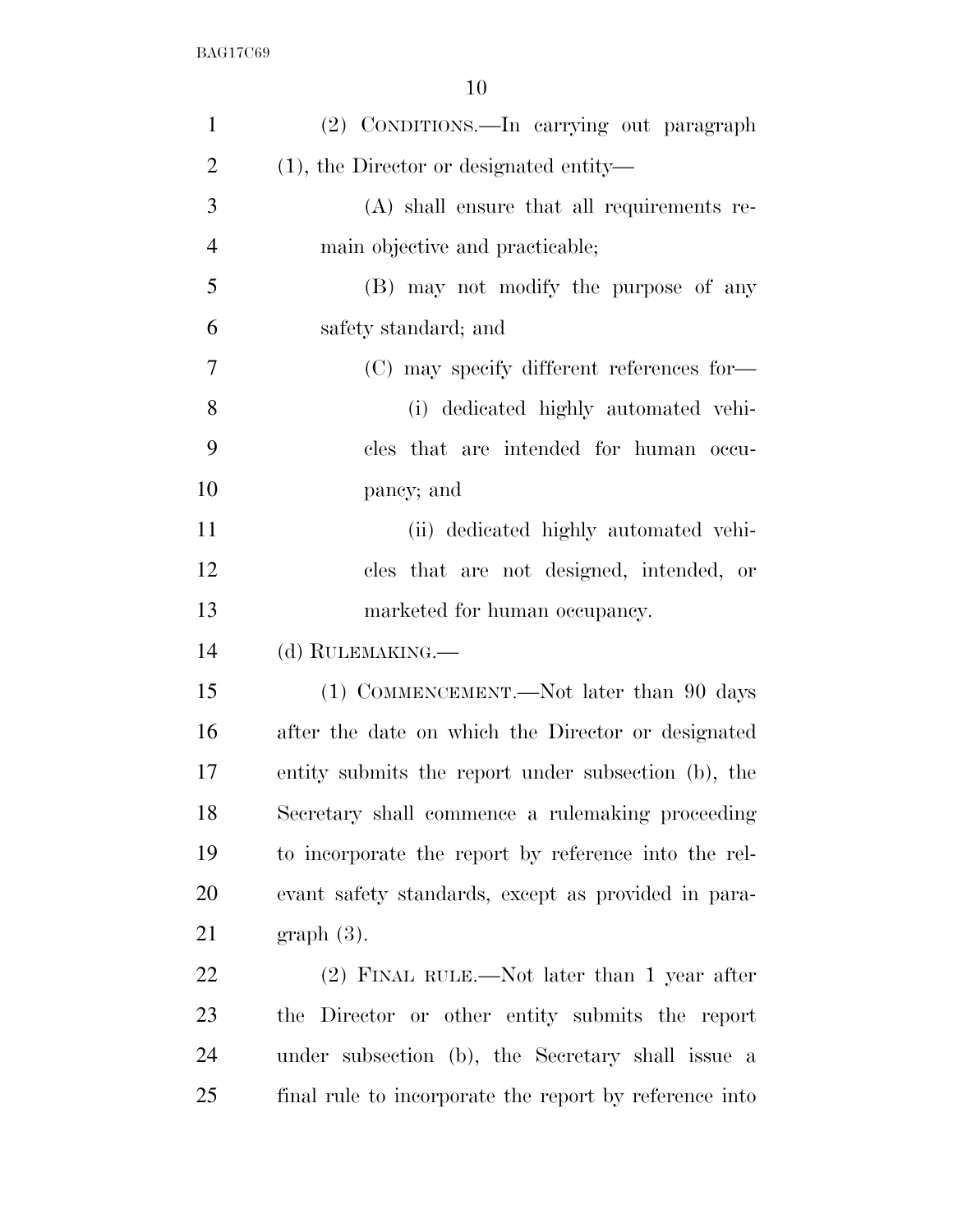the relevant safety standards, except as provided in paragraph (3).

 (3) ALTERNATIVE TEXT.—If the Secretary de- termines that 1 or more of the revisions to a regula- tion contained in the report submitted under sub- section (b) is not objective, is not practicable, or does not meet the need for motor vehicle safety, the Secretary shall incorporate alternative regulatory text.

 (4) INCORPORATION BY REFERENCE.—If the Secretary does not complete the rulemaking pro- ceeding under this subsection within 1 year after the submission of the report under subsection (b), the revisions to regulations contained in such report shall be incorporated by reference into the relevant safety standards.

 (e) SAVINGS PROVISION.—Nothing in this section may be construed to prohibit the Secretary from maintain- ing different test procedures for highly automated vehicles that retain the capability to be operated by a human driver when such vehicles are not operating in an automated mode.

### **SEC. 5. HIGHLY AUTOMATED VEHICLES TESTING.**

 Section 30112(b) of title 49, United States Code, is amended—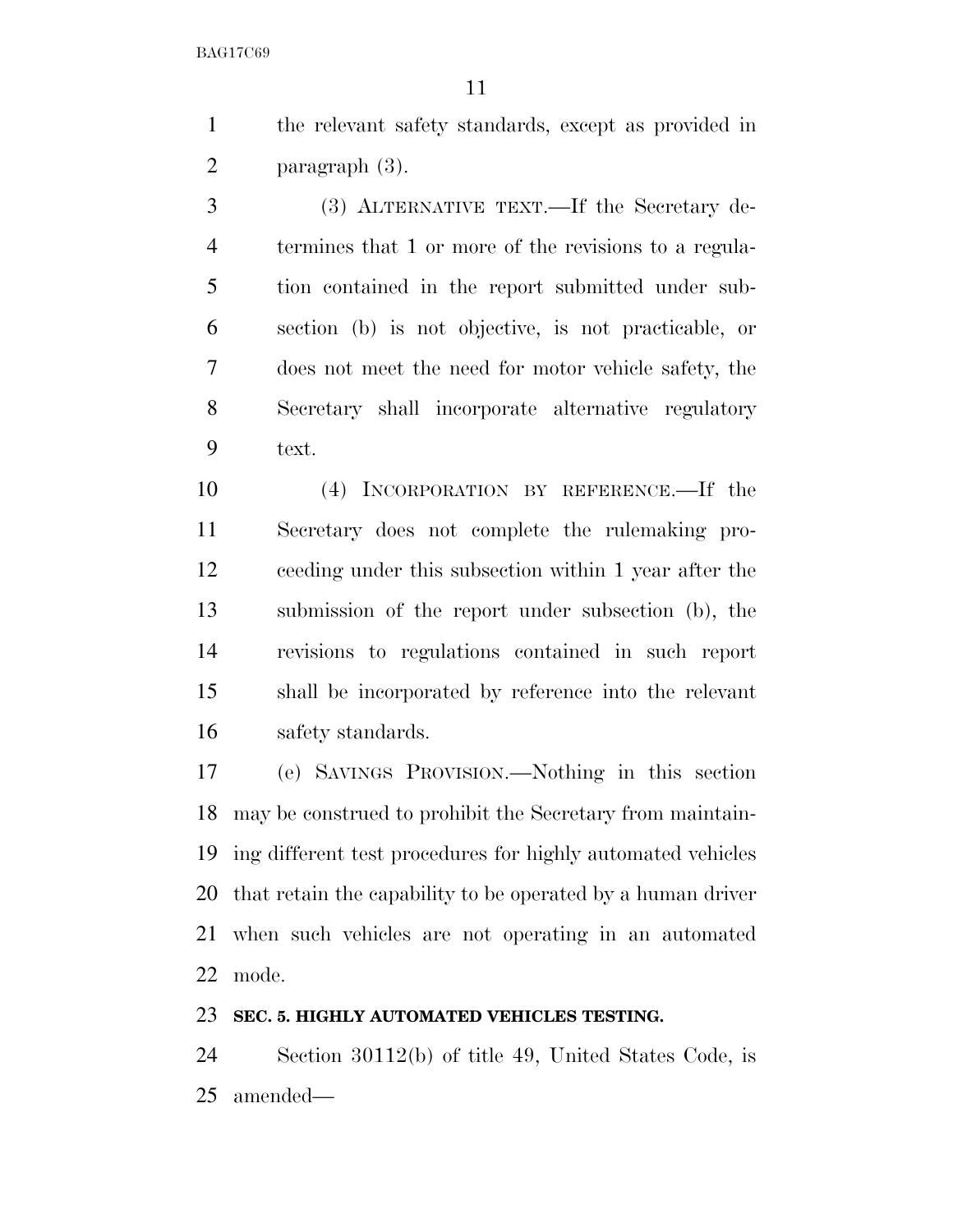| $\mathbf{1}$   | $(1)$ in paragraph $(9)$ , by striking "or" at the   |
|----------------|------------------------------------------------------|
| $\overline{2}$ | end;                                                 |
| 3              | $(2)$ in paragraph $(10)$ —                          |
| $\overline{4}$ | (A) in the matter preceding subparagraph             |
| 5              | $(A)$ , by inserting "(except for a highly auto-     |
| 6              | mated vehicle)" after "the introduction of a         |
| 7              | motor vehicle"; and                                  |
| 8              | $(B)$ in subparagraph $(C)$ , by striking the        |
| 9              | period at the end and inserting "; or"; and          |
| 10             | (3) by adding at the end the following:              |
| 11             | $\lq(11)$ the introduction of a motor vehicle into   |
| 12             | interstate commerce solely for the purposes of test- |
| 13             | ing, evaluation, or demonstration of a highly auto-  |
| 14             | mated vehicle or automated driving system if—        |
| 15             | $\lq\lq$ the testing, evaluation, or demonstra-      |
| 16             | tion of the vehicle is only conducted by employ-     |
| 17             | ees, agents, or fleet management contractors of      |
| 18             | the manufacturer of the highly automated vehi-       |
| 19             | cle, the automated driving system, or any com-       |
| 20             | ponent thereof;                                      |
| 21             | $\lq\lq$ such manufacturer agrees not to sell,       |
| 22             | lease, or offer for sale or lease, the vehicle or    |
| 23             | system at the conclusion of the testing, evalua-     |
| 24             | tion, or demonstration; and                          |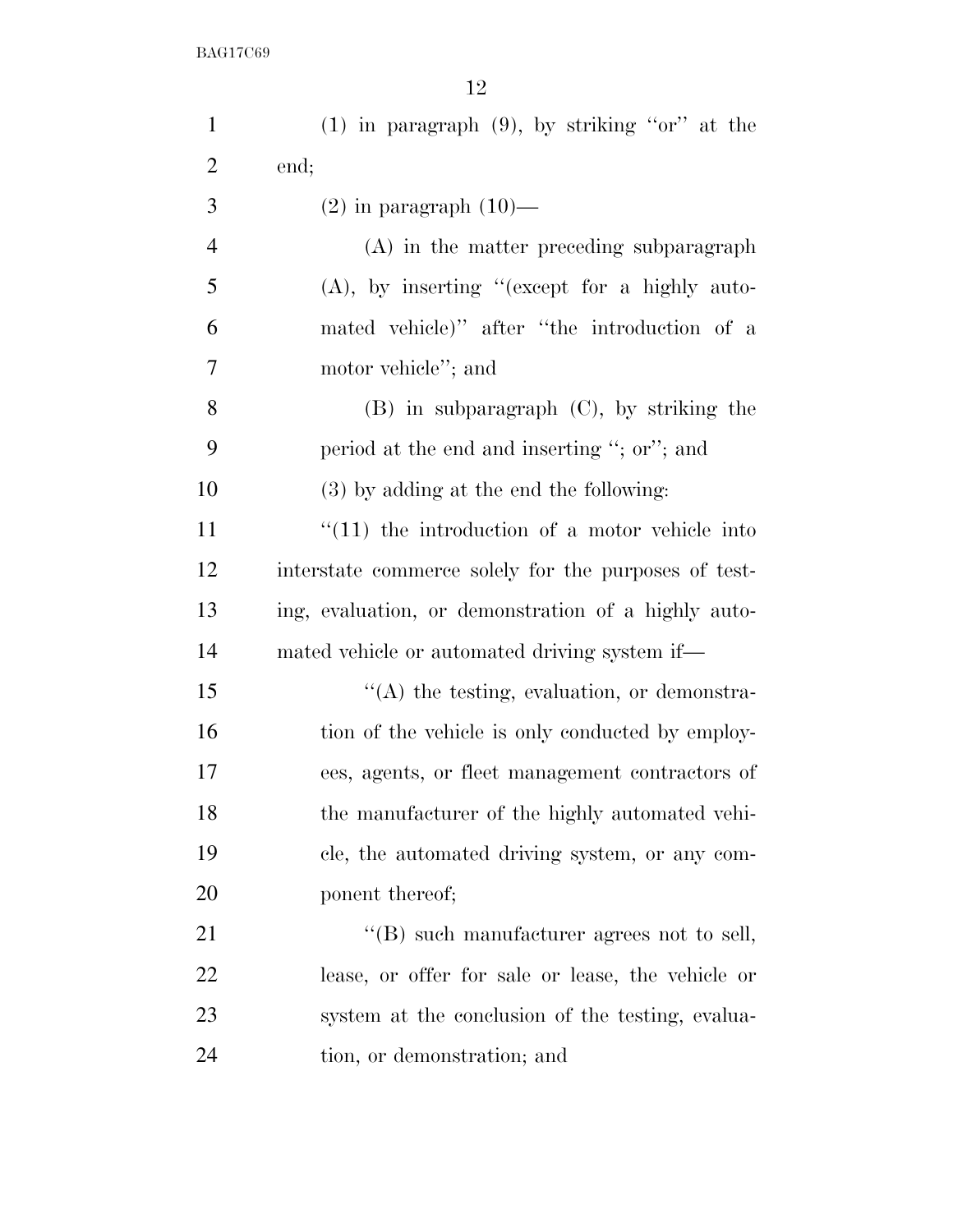| $\mathbf{1}$   | "(C) such manufacturer has submitted ap-             |
|----------------|------------------------------------------------------|
| $\overline{2}$ | propriate manufacturer identification informa-       |
| 3              | tion that is similar to information submitted by     |
| $\overline{4}$ | manufacturers subject to a Federal motor vehi-       |
| 5              | cle safety standard under part 566 of title 49,      |
| 6              | Code of Federal Regulations before the com-          |
| 7              | mencement of such testing or evaluation.".           |
| 8              | SEC. 6. HIGHLY AUTOMATED VEHICLES EXEMPTIONS.        |
| 9              | (a) IN GENERAL.—Section 30113 of title 49, United    |
| 10             | States Code, is amended—                             |
| 11             | $(1)$ in subsection $(a)$ —                          |
| 12             | $(A)$ by striking "this section," and insert-        |
| 13             | ing the following: "this section—                    |
| 14             | $f'(1)$ the term";                                   |
| 15             | (B) by striking the period at the end and            |
| 16             | inserting "; and"; and                               |
| 17             | (C) by adding at the end the following:              |
| 18             | $"(2)$ the term 'new motor vehicle safety feature'   |
| 19             | includes any feature that enables a highly automated |
| 20             | vehicle or an automated driving system, regardless   |
| 21             | of whether an exemption has already been granted     |
| 22             | for a similar feature on another model or models.";  |
| 23             | $(2)$ in subsection $(b)$ —                          |
| 24             | $(A)$ by amending paragraph $(2)$ to read as         |
| 25             | follows:                                             |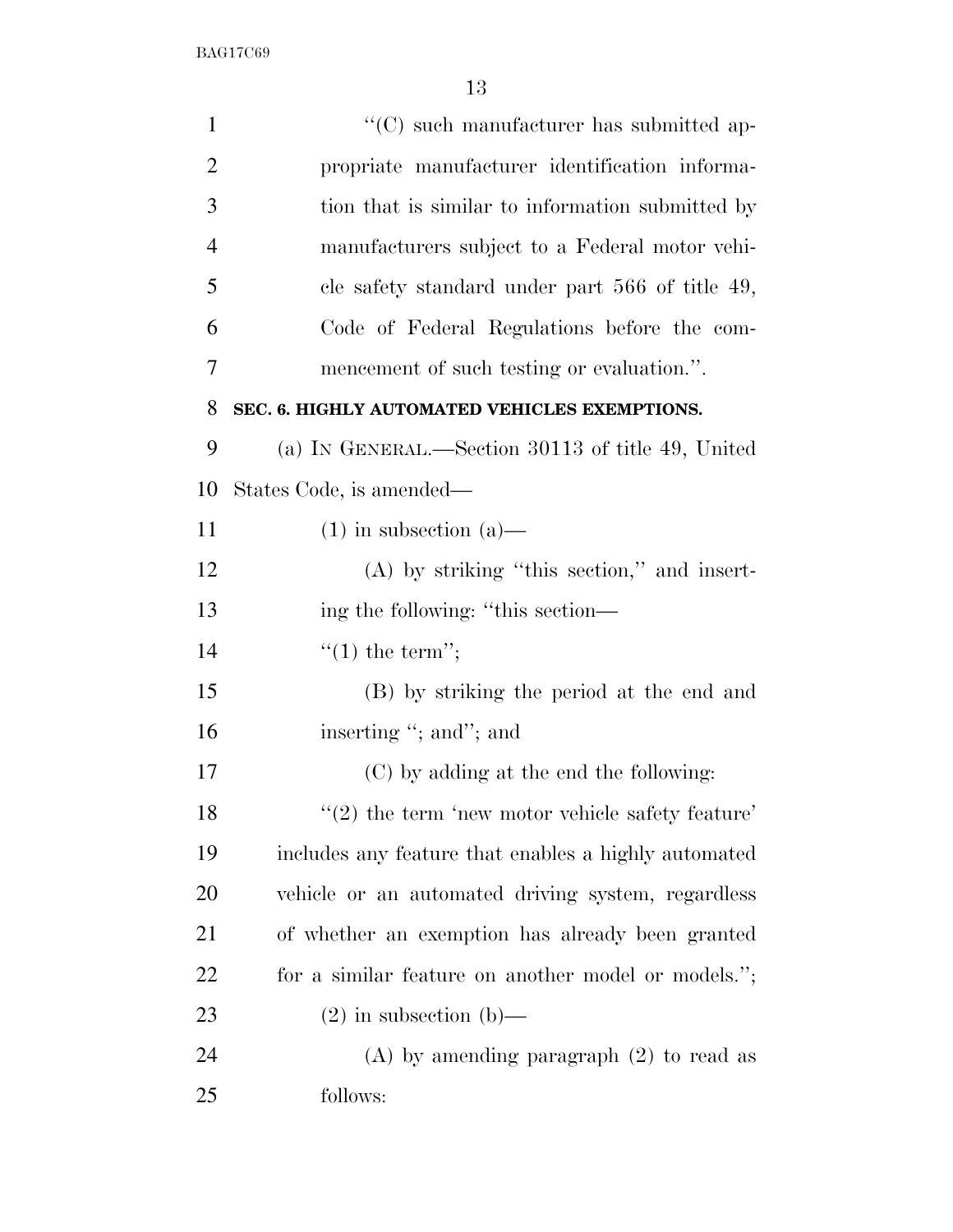| $\mathbf{1}$ | " $(2)$ The Secretary may begin a proceeding under         |
|--------------|------------------------------------------------------------|
| 2            | this subsection when a manufacturer applies for an exemp-  |
| 3            | tion or a renewal of an exemption. The Secretary shall     |
| 4            | publish notice of the application and provide an oppor-    |
| 5            | tunity to comment. An application for an exemption or      |
| 6            | for a renewal of an exemption shall be filed at a time and |
| 7            | in the way, and contain such information, this section and |
| 8            | the Secretary require. The Secretary shall grant or deny   |
| 9            | an exemption for a highly automated vehicle not later than |
| 10           | 180 days after receiving an application for such exemption |
| 11           | from a manufacturer."; and                                 |
| 12           | (B) in paragraph $(3)(B)(iv)$ , by inserting               |
| 13           | "or introducing or delivering into interstate              |
| 14           | commerce" after "selling";                                 |
| 15           | $(3)$ in subsection $(d)$ —                                |
| 16           | (A) by inserting " $(1)$ " after "ELIGI-                   |
| 17           | BILITY.-"; and                                             |
| 18           | (B) by striking the second sentence and in-                |
| 19           | serting the following:                                     |
| 20           | $\lq(2)$ A manufacturer is eligible for an exemp-          |
| 21           | tion under clause (ii), (iii), or (iv) of subsection       |
| 22           | $(b)(3)(B)$ only if the Secretary determines that—         |
| 23           | $\lq\lq$ the exemption is for not more than                |
| 24           | 2,500 vehicles to be sold in the United States             |
| 25           | in any 12-month period; or                                 |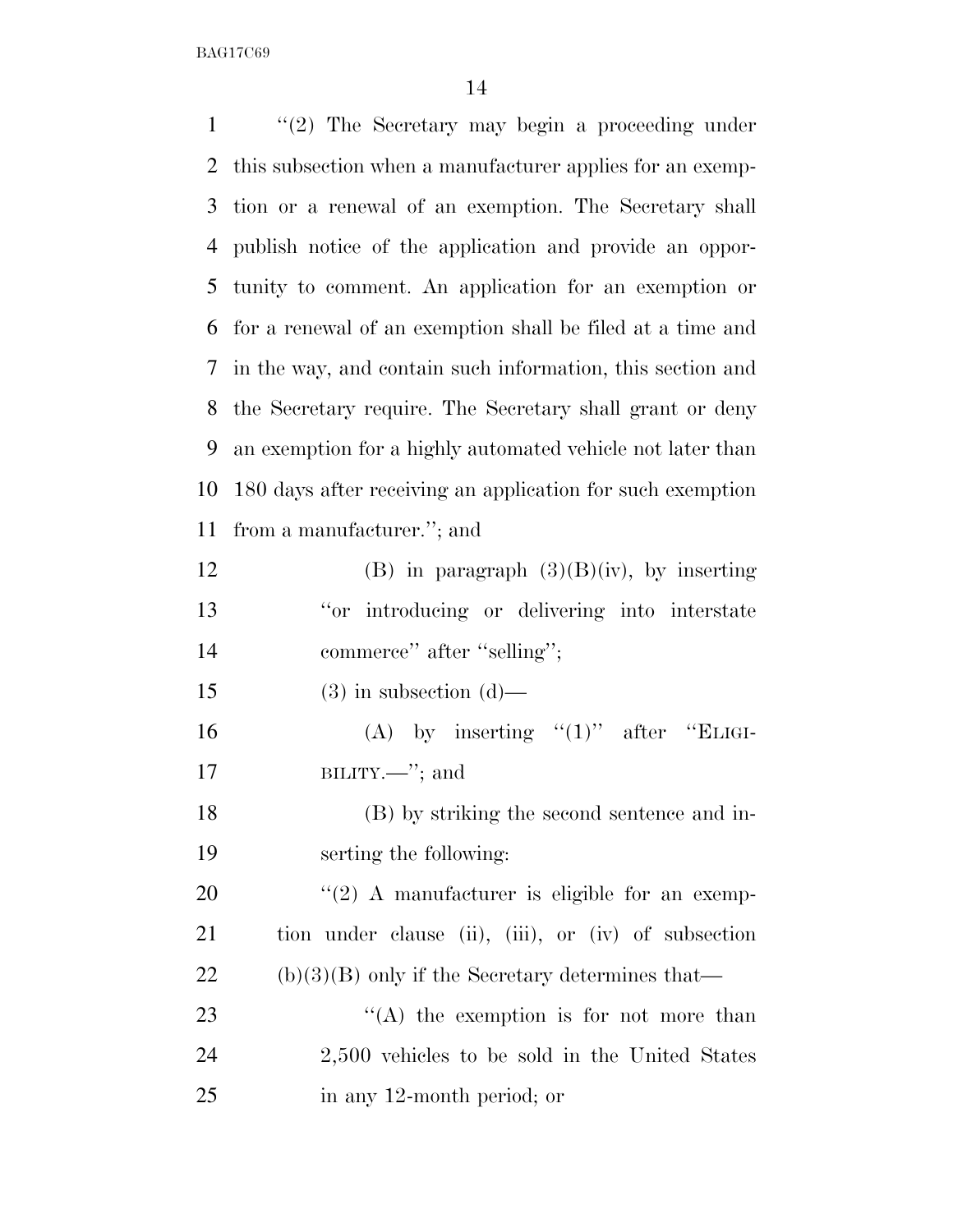| $\mathbf{1}$   | $\lq\lq (B)$ the vehicle is a highly automated ve- |
|----------------|----------------------------------------------------|
| $\overline{2}$ | hicle; and                                         |
| 3              | "(i) during the $12$ -month period be-             |
| $\overline{4}$ | ginning on the date of the enactment of            |
| 5              | the AV START Act, the exemption is for             |
| 6              | not more than 50,000 vehicles to be sold           |
| $\overline{7}$ | or introduced into interstate commerce in          |
| 8              | the United States;                                 |
| 9              | "(ii) during the $12$ -month period im-            |
| 10             | mediately following the period described in        |
| 11             | clause (i), the exemption is for not more          |
| 12             | than $75,000$ vehicles to be sold or intro-        |
| 13             | duced into interstate commerce in the              |
| 14             | United States; and                                 |
| 15             | "(iii) during any 12-month period fol-             |
| 16             | lowing the period described in clause (ii),        |
| 17             | the exemption is for not more than                 |
| 18             | 100,000 vehicles to be sold or introduced          |
| 19             | into interstate commerce in the United             |
| 20             | States.                                            |
| 21             | " $(C)$ A manufacturer of a highly auto-           |
| 22             | mated vehicle may petition the Secretary to ex-    |
| 23             | pand the exemption under paragraph $(2)(B)$ to     |
| 24             | more than $100,000$ vehicles in any 12-month       |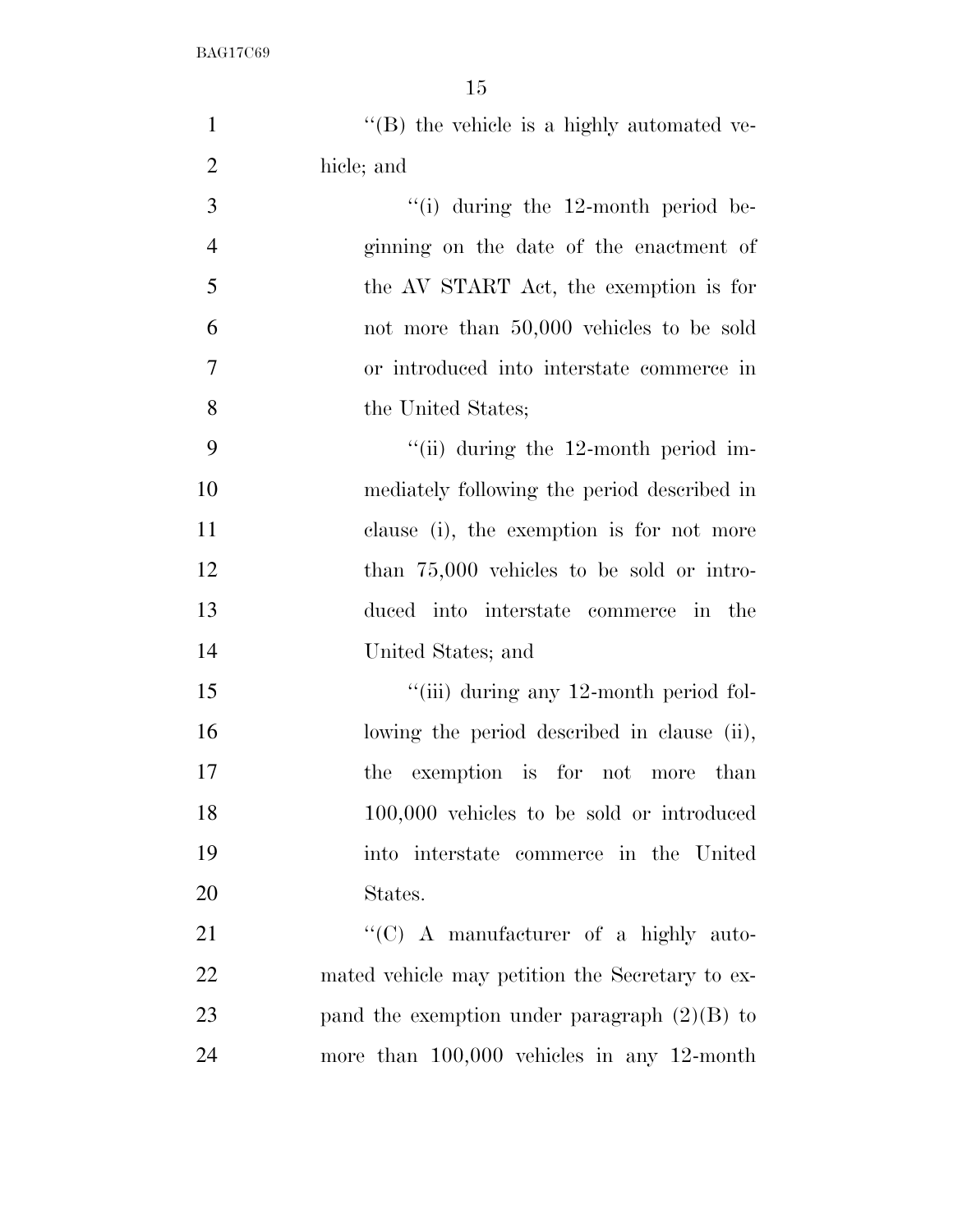period after the exemption has been in place for 2 5 years."; and

 (4) in subsection (e), by inserting '', unless the vehicle is a highly automated vehicle'' before the pe-riod at the end.

 (b) SUNSET.—A manufacturer's eligibility for an ex- emption from a provision, clause, sentence, or paragraph in a motor vehicle safety standard under section 30113(d)(2)(B) of title 49, United States Code, as amend- ed by subsection (a), shall end on the date on which a standard (except for a standard promulgated under sec- tion 4 of this Act) that amends the provision, clause, sen- tence, or paragraph from which an exemption is sought takes effect, with due consideration for any lead time spec-ified for compliance.

### **SEC. 7. INOPERATIVE CONTROLS.**

 Section 30122(b) of title 49, United States Code, is amended—

19  $(1)$  by inserting " $(1)$ " before "A manufac-turer''; and

(2) by adding at the end the following:

22 "(2) The prohibition under paragraph (1) shall not apply to a manufacturer that intentionally allows a device or element of design installed on or in a motor vehicle or item of equipment in compliance with an applicable motor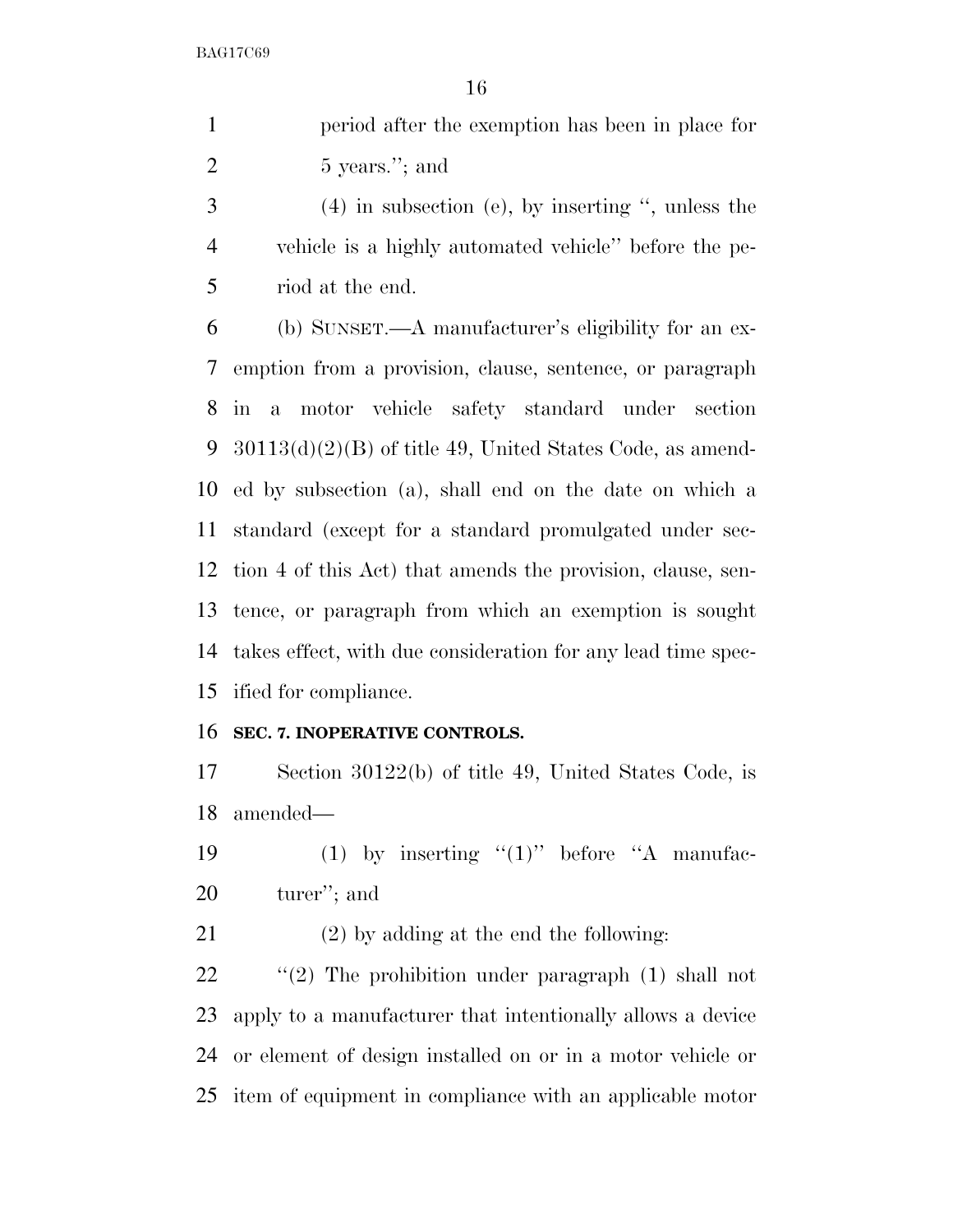vehicle safety standard to be temporarily disabled during the time that an automated driving system is performing the entire dynamic driving task.''.

# **SEC. 8. LEVELS OF DRIVING AUTOMATION.**

 (a) USE OF SAE INTERNATIONAL'S TAXONOMY AND DEFINITIONS.—The Secretary shall use the taxonomy and definitions for automated driving systems set forth in SAE International standard J3016, published on September 30, 2016, for the various levels of automation for motor vehicles.

- (b) REVIEW.—
- (1) IN GENERAL.—The Secretary—
- (A) shall review the taxonomy and defini- tions for automated driving systems set forth by SAE International to ensure that such tax- onomy and definitions are clear and objective; and
- (B) may provide feedback to SAE Inter-national for potential updates.
- 20 (2) USE OF REVISED STANDARD.—

21 (A) DETERMINATION.—Not later than 120 days after SAE International revises the stand- ard referred to in subsection (a), the Secretary, after publishing notice of the revision in the Federal Register, shall determine whether to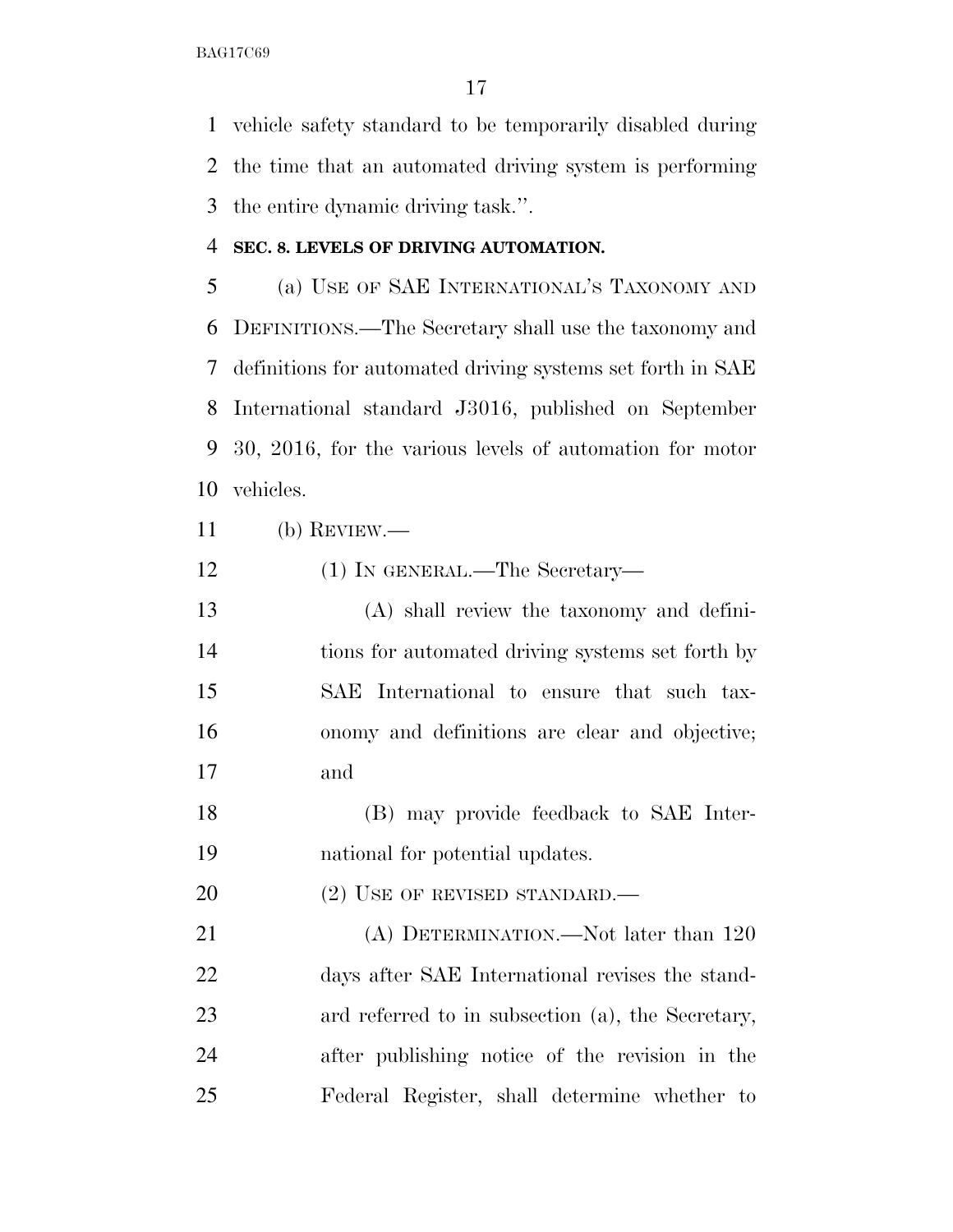| $\mathbf{1}$   | adopt the revised standard to identify the var-           |
|----------------|-----------------------------------------------------------|
| $\overline{2}$ | ious levels of automation for motor vehicles.             |
| 3              | (B) EFFECT OF DECISION NOT TO ADOPT                       |
| $\overline{4}$ | THE REVISED STANDARD.—If the Secretary de-                |
| 5              | cides not to adopt the revised standard—                  |
| 6              | (i) the Secretary shall notify SAE                        |
| 7              | International of the Secretary's decision;                |
| 8              | and                                                       |
| 9              | (ii) the definitions referred to in sub-                  |
| 10             | section (a) shall remain in effect.                       |
| 11             | SEC. 9. SAFETY EVALUATION REPORT.                         |
| 12             | (a) IN GENERAL.—Subchapter I of chapter 301 of            |
| 13             | title 49, United States Code, is amended by adding at the |
| 14             | end the following:                                        |
| 15             | "§30107. Highly automated vehicles safety evaluation      |
| 16             | report                                                    |
| 17             | $``(a)$ In GENERAL.—                                      |
| 18             | "(1) REQUIREMENT.—Each manufacturer in-                   |
| 19             | troducing a new highly automated vehicle or auto-         |
| 20             | mated driving system into interstate commerce shall       |
| 21             | provide a safety evaluation report, in accordance         |
| 22             | with this section, that describes how the manufac-        |
| 23             | turer is addressing the safety of such vehicle or sys-    |
| 24             | tem.                                                      |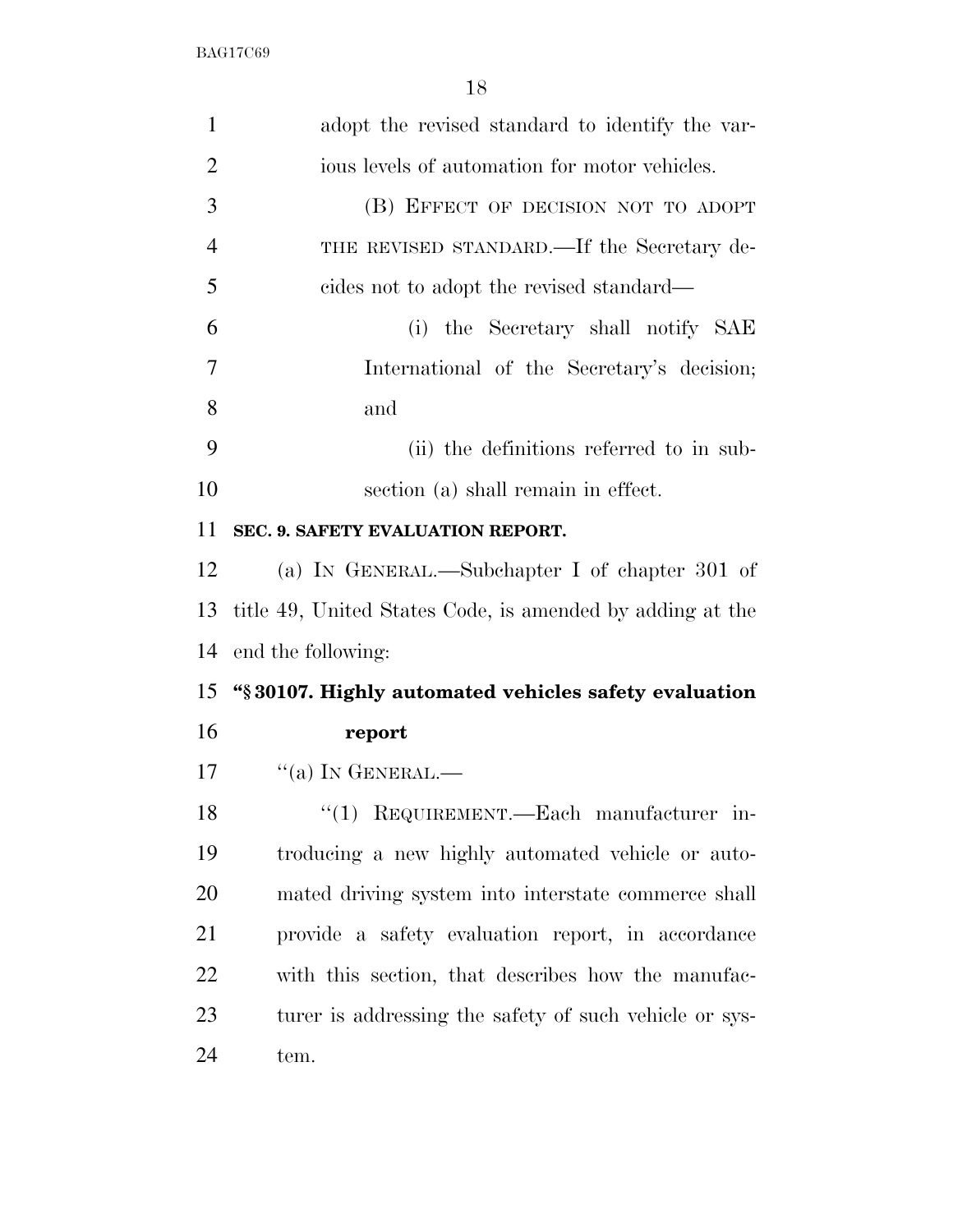| $\mathbf{1}$   | $"(2)$ SUBMISSION.—Each manufacturer<br>de-        |
|----------------|----------------------------------------------------|
| $\overline{2}$ | scribed in paragraph $(1)$ shall—                  |
| 3              | "(A) submit a report to the Secretary—             |
| $\overline{4}$ | "(i) upon testing a highly automated               |
| 5              | vehicle or automated driving system; and           |
| 6              | "(ii) not later than $90$ days before              |
| 7              | selling, offering for sale, or otherwise com-      |
| 8              | mercializing a highly automated vehicle or         |
| 9              | automated driving system; and                      |
| 10             | $\lq\lq$ (B) annually submit, until the vehicle or |
| 11             | system is no longer being sold, offered for sale,  |
| 12             | or otherwise introduced into interstate com-       |
| 13             | merce by the manufacturer or until the system      |
| 14             | is no longer being incorporated into new motor     |
| 15             | vehicles by the manufacturer, an updated report    |
| 16             | to the Secretary that—                             |
| 17             | "(i) may disclose that no significant              |
| 18             | changes were made to the vehicle or sys-           |
| 19             | tem; and                                           |
| 20             | "(ii) shall provide aggregate results of           |
| 21             | any significant safety deviation from ex-          |
| 22             | pected performance disclosed in the pre-           |
| 23             | vious report.                                      |
| 24             | $\cdot\cdot$ (3) REVIEW.—The Secretary—            |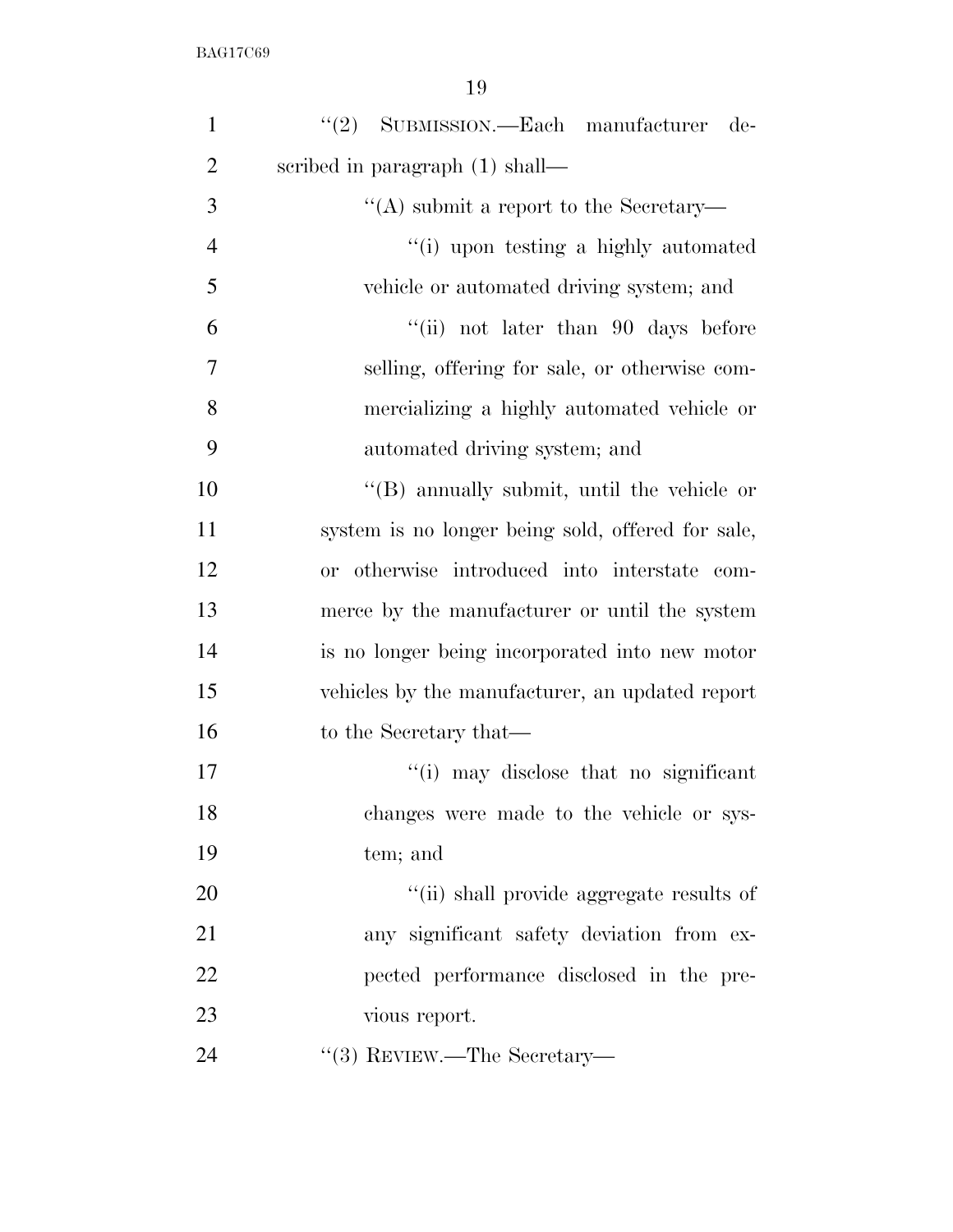| $\mathbf{1}$   | "(A) shall review each report submitted                    |
|----------------|------------------------------------------------------------|
| $\overline{2}$ | under paragraph $(2)$ ; and                                |
| 3              | $\lq\lq(B)$ may require that the manufacturer              |
| $\overline{4}$ | submit additional or clarifying information.               |
| 5              | "(4) LIMITATION.—The Secretary may not con-                |
| 6              | dition the manufacture, testing, sale, offer for sale,     |
| 7              | or introduction into interstate commerce of a highly       |
| 8              | automated vehicle or automated driving system              |
| 9              | based on a review of a safety evaluation report or         |
| 10             | additional information submitted under this section.       |
| 11             | SAFETY EVALUATION REPORT<br>$\lq\lq(b)$<br><b>SUBJECT</b>  |
| 12             | AREAS.—Each report submitted by a manufacturer under       |
| 13             | subsection (a) shall describe how the manufacturer is ad-  |
| 14             | dressing, through an documented assessment, testing, and   |
| 15             | validation process, each of the subject areas described in |
| 16             | paragraphs $(1)$ through $(9)$ .                           |
|                |                                                            |

- 17 "(1) SYSTEM SAFETY.—The avoidance of un-18 reasonable risks to safety, including—
- 19  $\text{``(A)}$  assurance that systems, including hardware and software, perform intended func-21 tions;

22 ''(B) the mitigation of unreasonable risks to safety caused by a malfunction of the auto-mated driving system; and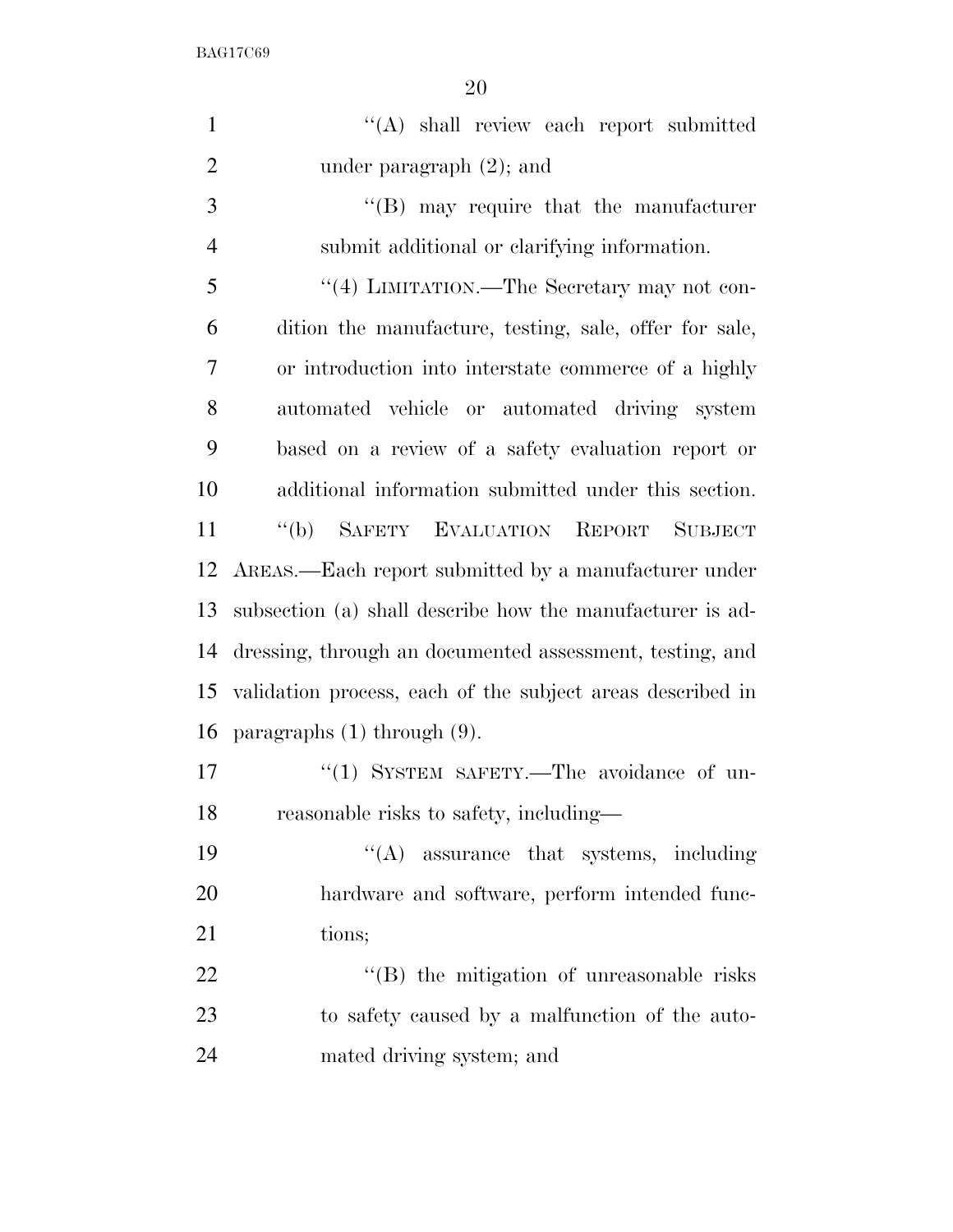| $\mathbf{1}$   | "(C) sense of objects, motorcyclists,                   |
|----------------|---------------------------------------------------------|
| $\overline{2}$ | bicyclists, pedestrians, and animals in or cross-       |
| 3              | ing the path of travel through the automated            |
| $\overline{4}$ | driving system.                                         |
| 5              | "(2) DATA RECORDING.—The collection by the              |
| 6              | vehicle of automated driving system performance in-     |
| 7              | formation and incident and crash data—                  |
| 8              | $\lq\lq$ to record the occurrence of malfunc-           |
| 9              | tions, disengagements, degradations, or failures;       |
| 10             | "(B) to aid in the analysis of the cause of             |
| 11             | any issues described in subparagraph $(A)$ ;            |
| 12             | $\lq\lq$ to enable efforts to work with other           |
| 13             | entities to address data recording and sharing;         |
| 14             | and                                                     |
| 15             | $\lq\lq$ with respect to event data recorder            |
| 16             | information, that complies with the collection          |
| 17             | and sharing requirements under the FAST Act             |
| 18             | (Public Law 114-94).                                    |
| 19             | CYBERSECURITY.—The minimization of<br>(3)               |
| 20             | cybersecurity risks to safety and the exchange of in-   |
| 21             | formation about any vulnerabilities discovered from     |
| 22             | field incidents, internal testing, or external security |
| 23             | research.                                               |
| 24             | "(4) HUMAN-MACHINE INTERFACE.—                          |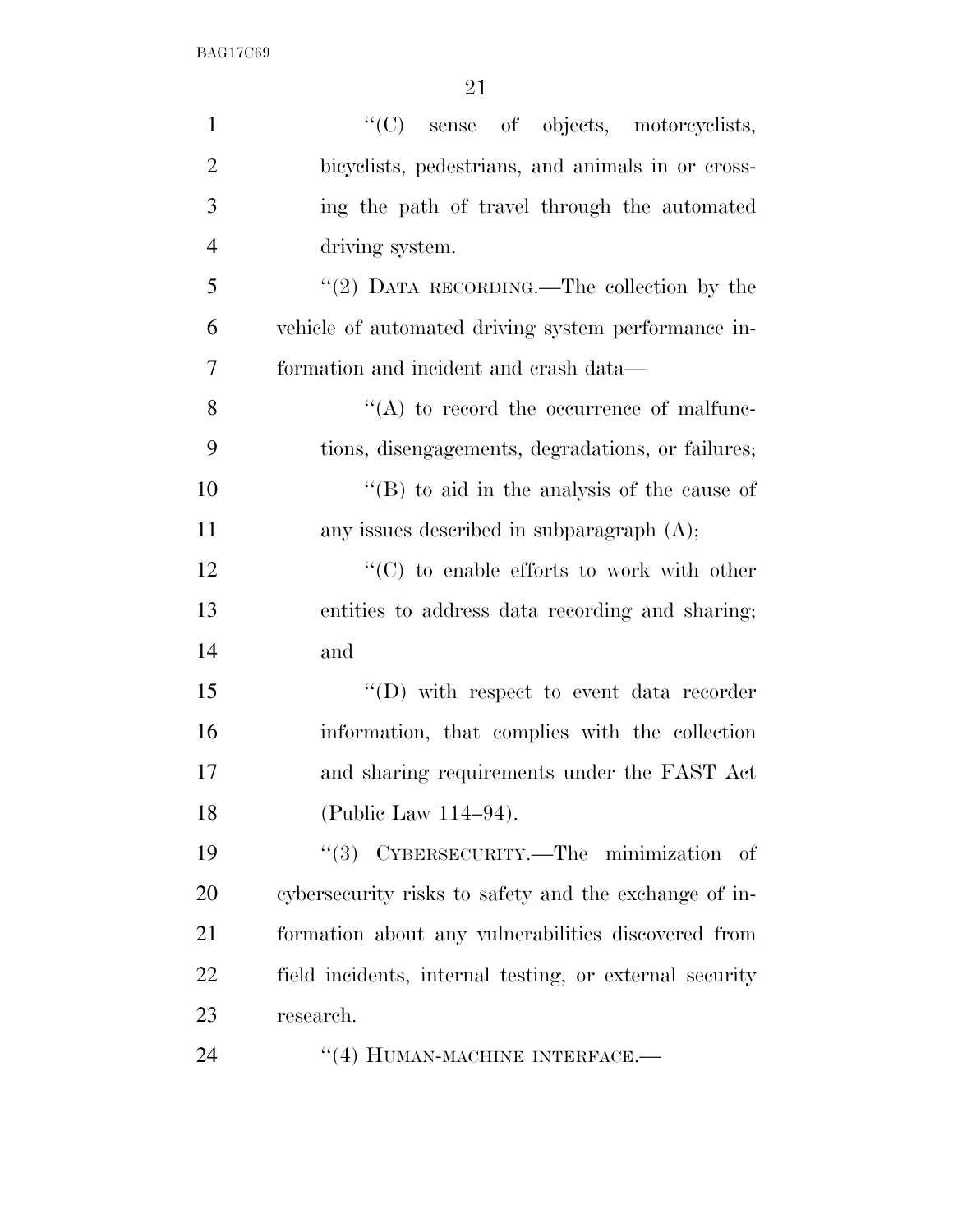| $\mathbf{1}$   | "(A) The methods of informing the human              |
|----------------|------------------------------------------------------|
| $\overline{2}$ | driver or operator about whether the automated       |
| 3              | driving system is functioning properly.              |
| $\overline{4}$ | "(B) For a Level 3 vehicle, the methods to           |
| 5              | address driver reengagement.                         |
| 6              | $\lq\lq$ (C) The use of a human-machine inter-       |
| 7              | face by people with disabilities through visual,     |
| 8              | auditory, or haptic displays, or other methods.      |
| 9              | "(5) CRASHWORTHINESS.—Practicable protec-            |
| 10             | tion for all occupants given any planned seating po- |
| 11             | sitions or interior configurations.                  |
| 12             | "(6) CAPABILITIES.—The capabilities and limi-        |
| 13             | tations of the highly automated vehicle or automated |
| 14             | driving system.                                      |
| 15             | "(7) POST-CRASH BEHAVIOR.—The post-crash             |
| 16             | behavior of the highly automated vehicle or auto-    |
| 17             | mated driving system if sensors or critical systems  |
| 18             | are damaged in a crash.                              |
| 19             | " $(8)$ ACCOUNT FOR APPLICABLE LAWS.—The             |
| 20             | account of applicable traffic laws and rules of the  |
| 21             | road, based on operational design domain, in the de- |
| 22             | velopment of a highly automated vehicle or auto-     |
| 23             | mated driving system.                                |
| 24             | $``(9)$ AUTOMATION FUNCTION.—                        |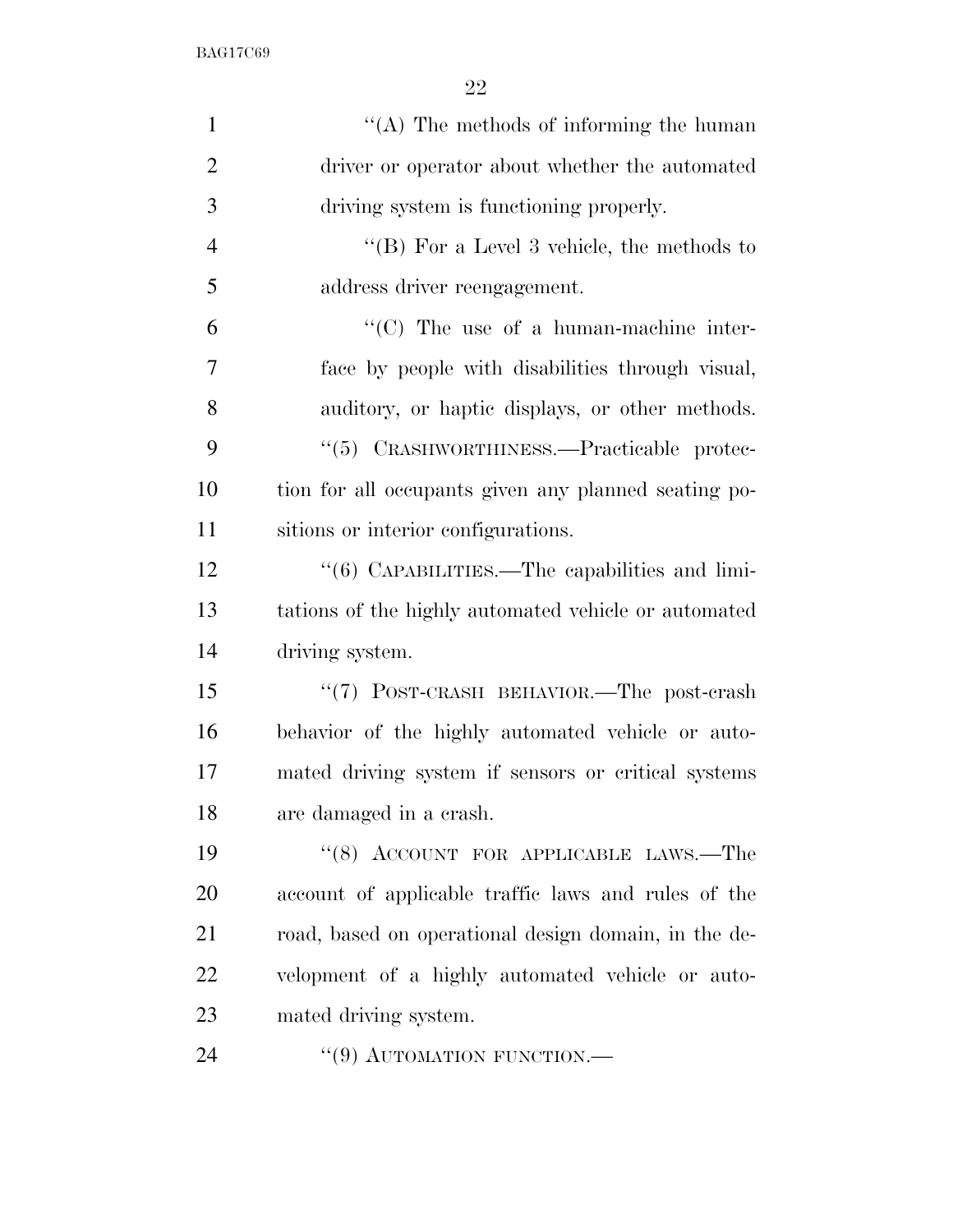$\langle (A)$  The expected operational design do- main in which the highly automated vehicle or automated driving system is designed to oper- ate, including any roadway and infrastructure assets required for the operation of the highly automated vehicle or automated driving system, such as roadside equipment, pavement mark- ings, signage, and traffic signals, and how it will respond if that operational design domain unexpectedly changes.  $''(B)$  The automated driving system's ex- pected object and event detection and response capabilities, including behavioral competencies and crash avoidance capability. ''(C) The ability of the highly automated vehicle or automated driving system to transi- tion to a minimal risk condition when a mal- function is encountered. ''(D) The performance of the vehicle through the manufacturer's development and implementation of tests, including simulation, 22 test track, and on-road testing. 23 "(c) CERTIFICATION OF INAPPLICABLE CAT-EGORIES.—A manufacturer that is solely testing a vehicle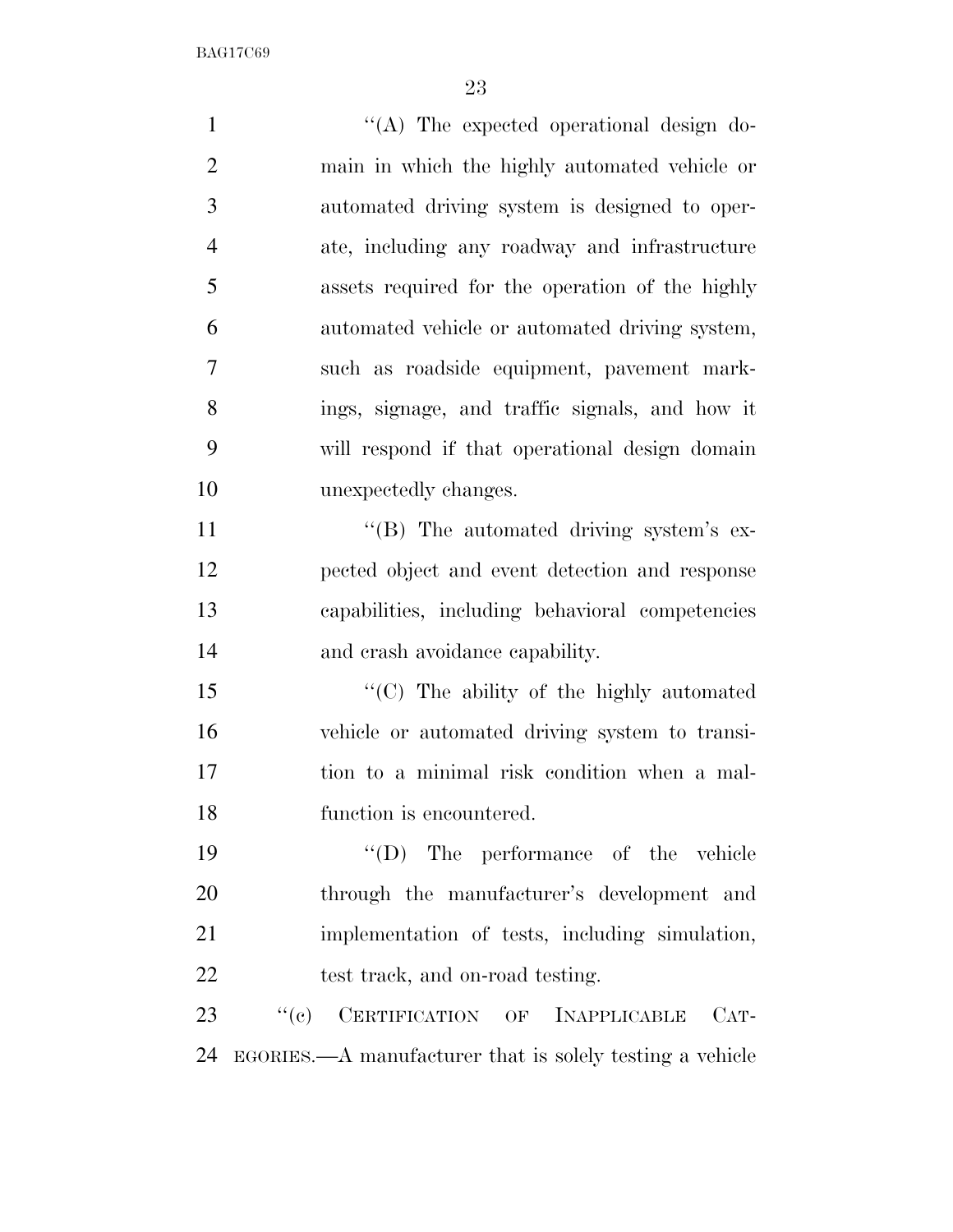or system may certify that 1 or more of the categories set forth in subsection (b) do not apply.

 ''(d) PUBLICLY AVAILABLE.—The Secretary shall make any report submitted by a manufacturer under this section publicly available as soon as practicable, except the Secretary may not make publicly available any information relating to a trade secret or confidential business informa- tion, or which is privileged. The manufacturer may submit information related to a trade secret or confidential busi-ness information separately from the report.

 ''(e) OFFICIAL SIGNATURE.—Each report submitted by an entity under this section shall be reviewed by a sen-ior official of the entity who—

 $\binom{14}{1}$  is knowledgeable about the information contained in the report; and

 $\frac{16}{2}$  ''(2) shall certify that, based on the official's knowledge, the report does not contain any untrue statement of a material fact.

19 "'(f) TERMINATION OF OBLIGATION TO DISCLOSE IN-FORMATION.—

21 "(1) IN GENERAL.—A manufacturer's obliga- tion to provide information on a specific category under subsection (b) shall end on the effective date of a motor vehicle safety standard applicable to the same aspect of vehicle or system performance as is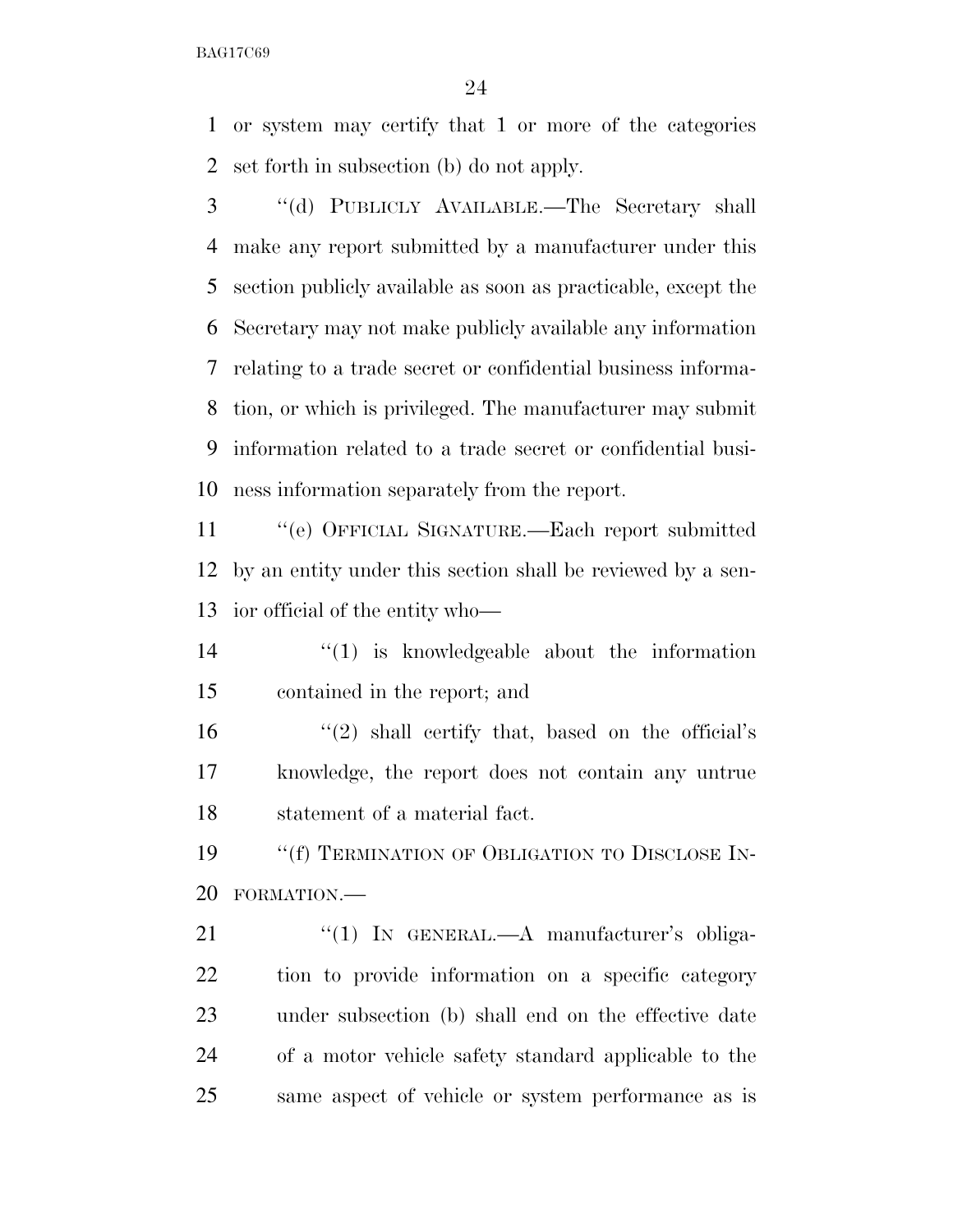| $\mathbf{1}$   | covered by the category, with due consideration for           |
|----------------|---------------------------------------------------------------|
| $\overline{2}$ | any lead time specified for compliance.                       |
| 3              | "(2) EFFECT OF NEW STANDARD.—In adopting                      |
| $\overline{4}$ | any standard applicable to highly automated vehicle           |
| 5              | performance, the Secretary shall—                             |
| 6              | $\lq\lq$ identify the category under subsection               |
| 7              | (b) to which the standard relates, if any; and                |
| 8              | $\lq\lq (B)$ specify what information is no longer            |
| 9              | required to be included in the report as a result             |
| 10             | of the new standard.                                          |
| 11             | "(g) RULE OF CONSTRUCTION.—                                   |
| 12             | "(1) SUBMISSIONS.—A manufacturer may sub-                     |
| 13             | mit a safety evaluation report for vehicles introduced        |
| 14             | into interstate commerce before the date of the en-           |
| 15             | actment of the AV START Act.                                  |
| 16             | "(2) SAVINGS PROVISIONS.—Nothing in this                      |
| 17             | section may be construed to amend, limit the au-              |
| 18             | thority, or prohibit the use of the information in-           |
| 19             | cluded in the report under chapter 301 of title 49,           |
| 20             | United States Code.".                                         |
| 21             | (b) CLERICAL AMENDMENT.—The analysis for chap-                |
| 22             | ter 301 of title 49, United States Code, is amended by        |
| 23             | inserting after the item relating to section 30106 the fol-   |
| 24             | lowing:                                                       |
|                | "30107. Highly automated vehicles safety evaluation report.". |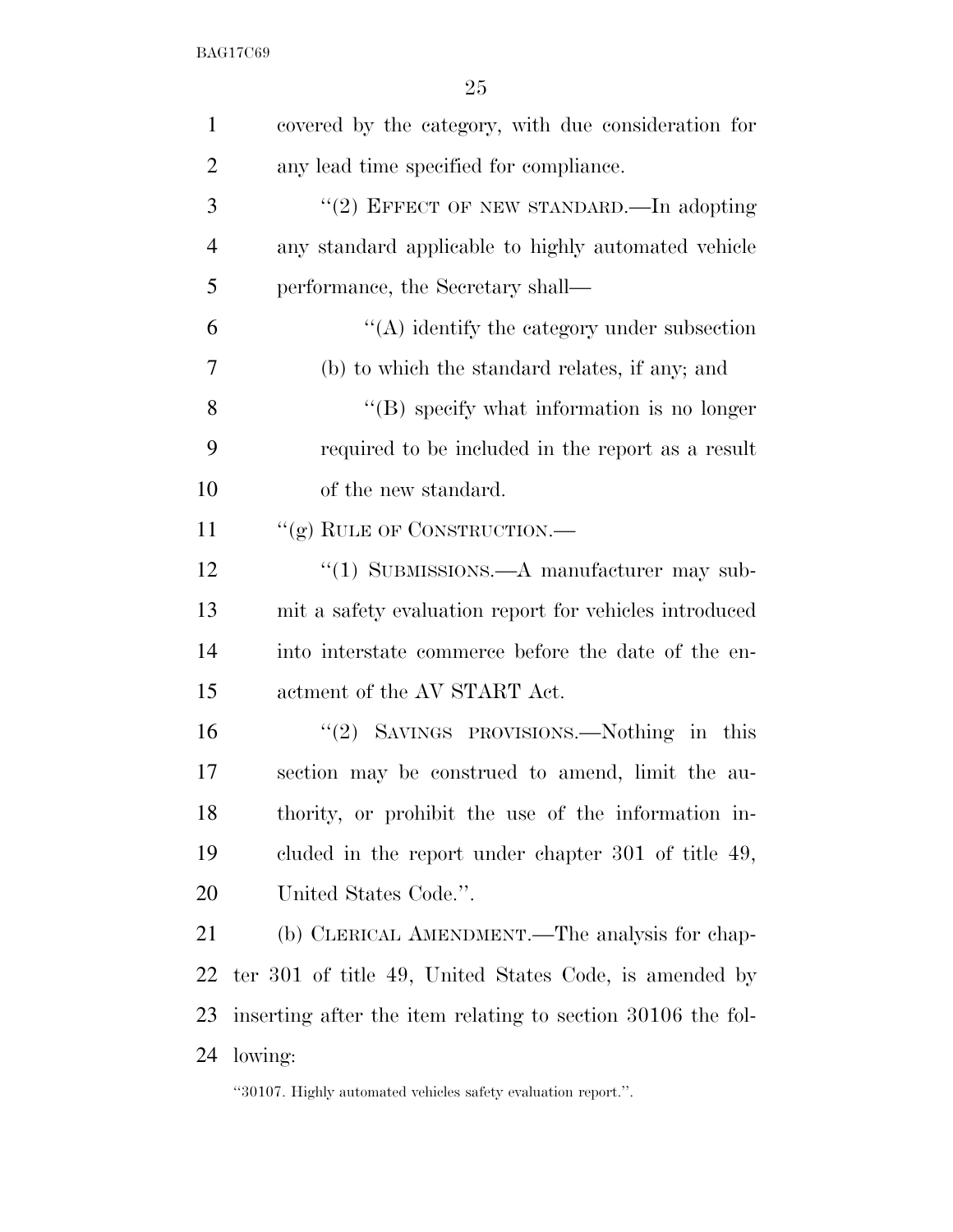(c) EFFECTIVE DATE.—The amendments made by this section shall take effect on the date that is 90 days after the date of the enactment of this Act.

# **SEC. 10. HIGHLY AUTOMATED VEHICLES TECHNICAL COM-MITTEE.**

 (a) ESTABLISHMENT.—Not later than 180 days after the date of the enactment of this Act, the Secretary shall establish a Highly Automated Vehicles Technical Com- mittee (referred to in this section as the ''Committee'') to provide a forum for stakeholders to discuss, prioritize, and make technical recommendations for highly auto-mated vehicle and automated driving system safety.

- (b) MEMBERSHIP.—
- (1) VOTING MEMBERS.—The Secretary— (A) shall appoint 15 voting members to the Committee who— (i) are specially qualified to serve on
- the Committee because of their technical knowledge of automated driving systems, vehicle-to-vehicle infrastructure systems, or the impact of such systems on Federal 22 motor vehicle safety standards; and

 (ii) shall include representatives of SAE International, automated vehicle proving grounds designated by the Depart-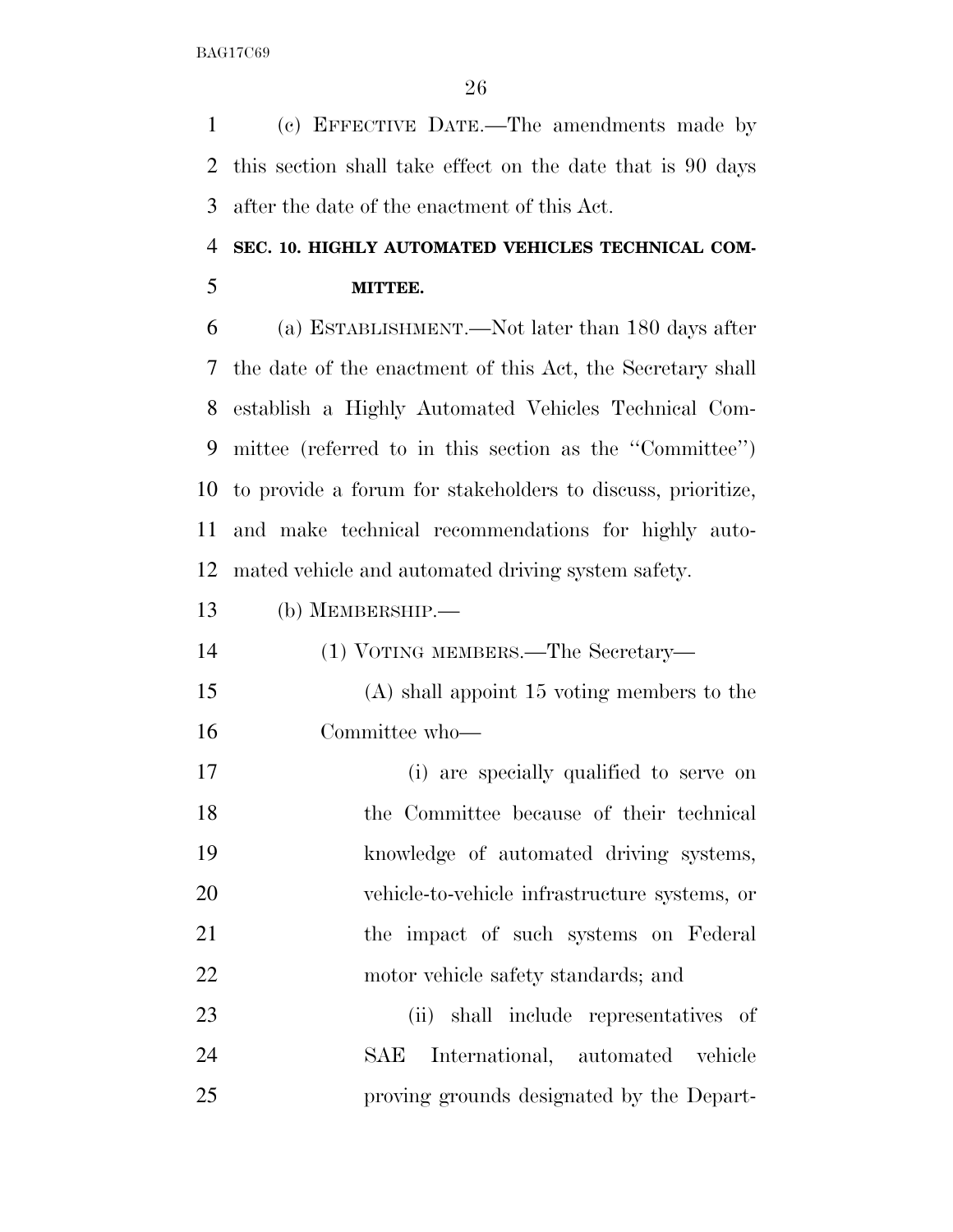| $\mathbf{1}$   | ment of Transportation, highly automated              |
|----------------|-------------------------------------------------------|
| $\overline{2}$ | vehicle and automated driving system man-             |
| 3              | ufacturers, safety organizations, State and           |
| $\overline{4}$ | local government agencies, and other orga-            |
| 5              | nizations directly or indirectly impacted by          |
| 6              | NHTSA regulations; and                                |
| 7              | (B) may appoint new members to the                    |
| 8              | Committee at any time.                                |
| 9              | (2) COMPENSATION.—Members of the Com-                 |
| 10             | mittee shall serve without compensation.              |
| 11             | (3) CHAIRPERSON.—The Secretary, or the Sec-           |
| 12             | retary's designee, shall act as Chairperson of the    |
| 13             | Committee, but will not have voting rights, except to |
| 14             | break a tie.                                          |
| 15             | $(e)$ DUTIES.—                                        |
| 16             | (1) RECOMMENDATIONS.—The Committee shall              |
| 17             | provide consensus-based recommendations to the        |
| 18             | Secretary on rulemaking, policy, and guidance re-     |
| 19             | garding highly automated vehicle safety, including—   |
| <b>20</b>      | (A) the identification and creation of per-           |
| 21             | formance standards; and                               |
| 22             | (B) the harmonization of national highly              |
| 23             | automated vehicle safety standards with inter-        |
| 24             | national standards.                                   |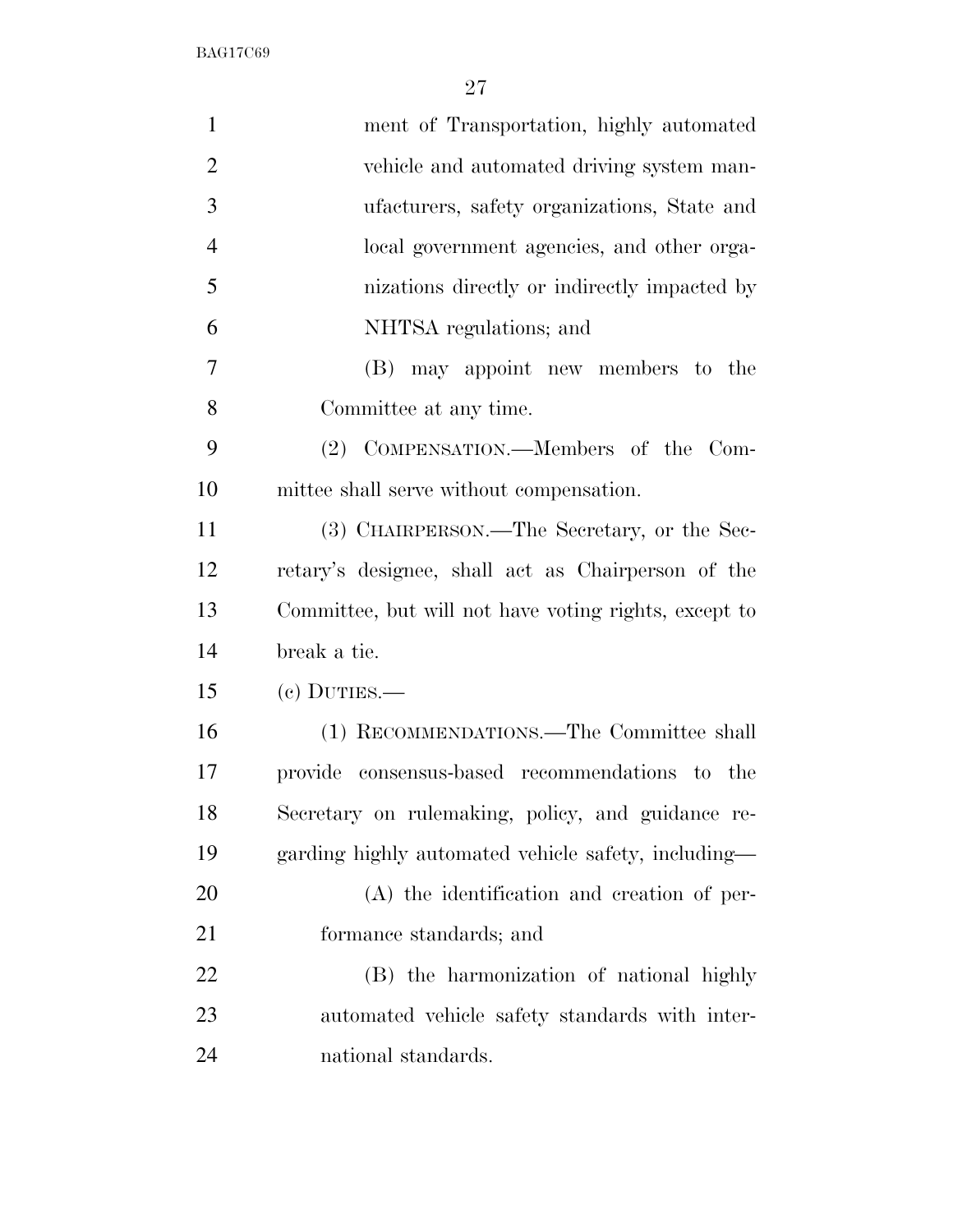| $\mathbf{1}$   | (2) SCOPE.—The Committee shall study issues          |
|----------------|------------------------------------------------------|
| $\overline{2}$ | relating to highly automated vehicles, including—    |
| 3              | (A) system safety;                                   |
| $\overline{4}$ | (B) automated steering and braking;                  |
| 5              | (C) crashworthiness for vehicles with un-            |
| 6              | conventional seating positions or vehicles not in-   |
| 7              | tended for human occupancy;                          |
| 8              | (D) event data recording and data access             |
| 9              | and sharing;                                         |
| 10             | (E) accessibility for people with physical,          |
| 11             | sensory, or other disabilities, including for those  |
| 12             | who rely on mobility devices;                        |
| 13             | (F) potential conflicts with existing Fed-           |
| 14             | eral motor vehicle safety standards; and             |
| 15             | (G) any other issue the Secretary considers          |
| 16             | appropriate.                                         |
| 17             | (3) SUPPORT.—The NHTSA Office of Rule-               |
| 18             | making and the NHTSA Office of Vehicle Safety        |
| 19             | Research shall provide support services to the Com-  |
| 20             | mittee.                                              |
| 21             | (4) MEETINGS.—The Committee shall meet not           |
| 22             | less frequently than 4 times per year. Committee     |
| 23             | meetings shall be open to the public, except in cir- |
| 24             | cumstances in which a meeting is likely to discuss—  |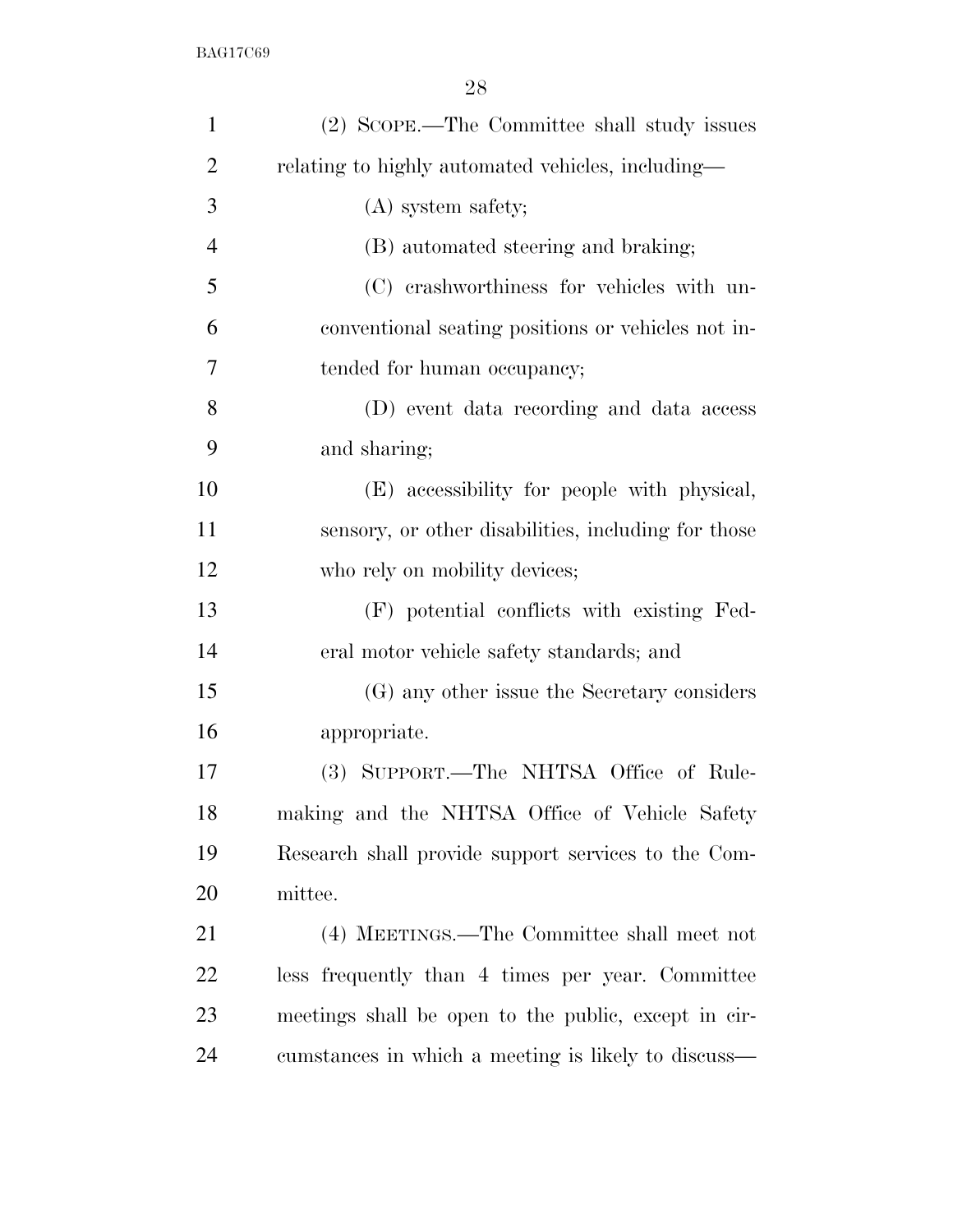| $\mathbf{1}$   | (A) internal personnel rules and practices       |
|----------------|--------------------------------------------------|
| $\overline{2}$ | of the NHTSA;                                    |
| 3              | (B) matters specifically exempted from dis-      |
| $\overline{4}$ | closure by statute;                              |
| 5              | (C) trade secrets or confidential or privi-      |
| 6              | leged business information;                      |
| 7              | (D) matters involving criminal accusation        |
| 8              | or official censure;                             |
| 9              | (E) information of a personal nature that,       |
| 10             | if disclosed, would constitute an unwarranted    |
| 11             | invasion of personal privacy; or                 |
| 12             | (F) investigatory records that might inter-      |
| 13             | fere with enforcement proceedings.               |
| 14             | $(5)$ WORKING GROUPS.—                           |
| 15             | (A) IN GENERAL.—The Committee may                |
| 16             | establish temporary working groups, as nec-      |
| 17             | essary, to address specific issues. Each working |
| 18             | group shall include at least 1 member who rep-   |
| 19             | resents a manufacturer of highly automated ve-   |
| 20             | hicles or automated driving systems and other    |
| 21             | individuals who are subject matter experts on    |
| 22             | the issue before the working group.              |
| 23             | (B) DISABILITY ACCESS.—The Committee             |
| 24             | shall establish a working group to develop vol-  |
| 25             | untary best practices regarding highly auto-     |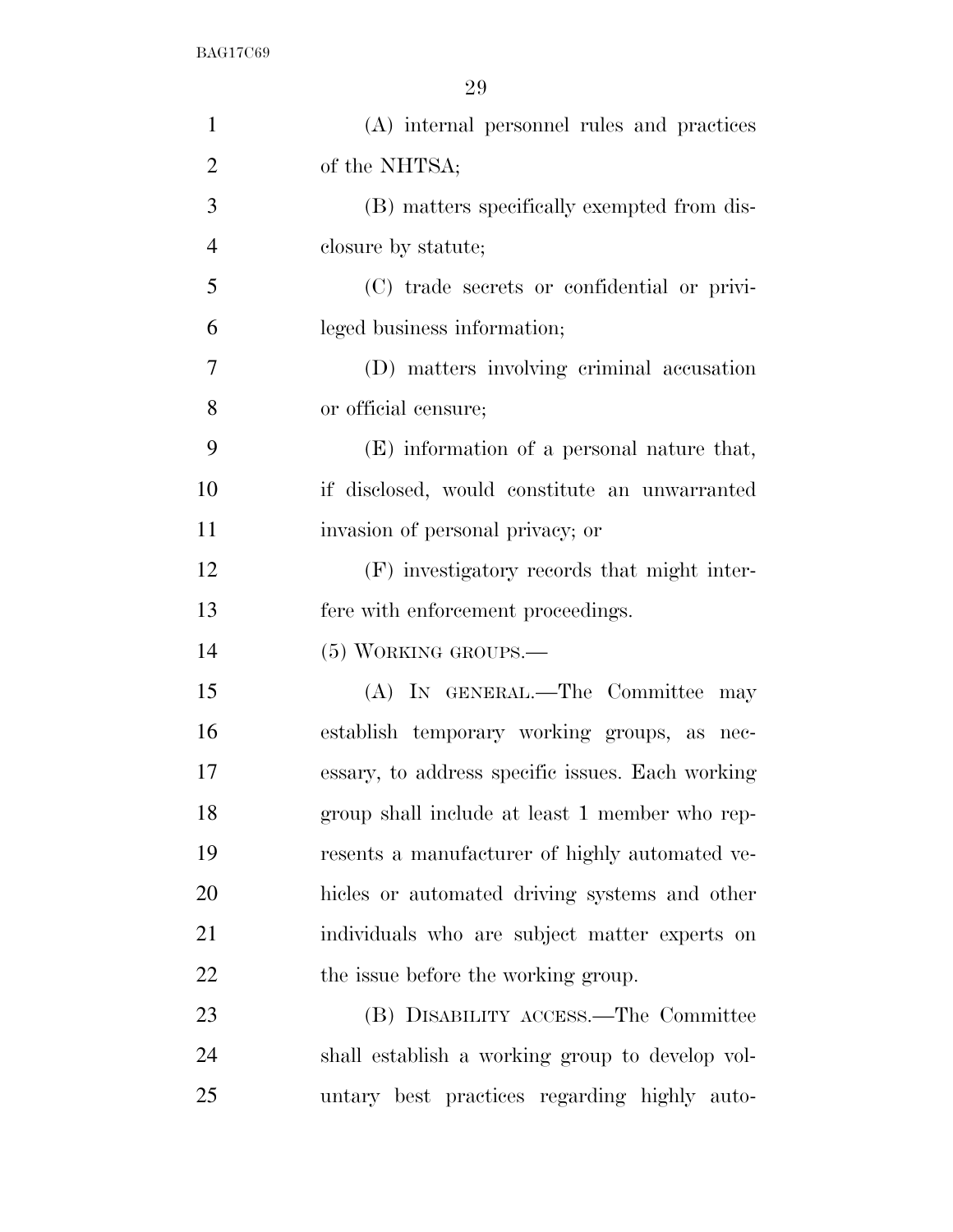mated vehicle accessibility for people with phys- ical, sensory, or other disabilities, including for those who rely on mobility devices. Such best practices shall address the physical accessibility of highly automated vehicles and human-ma- chine interface accessibility through visual, au- ditory, or haptic displays or other methods. The working group shall include representatives from national organizations representing indi- viduals with disabilities. (d) RECOMMENDATIONS FOR HIGHLY AUTOMATED VEHICLES.— (1) IN GENERAL.—On a periodic basis, the Committee shall release recommendations on vol- untary standards regarding highly automated vehicle safety. (2) WORK PLAN.—Not later than 180 days after the Committee is established under subsection (a), the Committee shall submit a work plan to the Secretary for carrying out this section. (3) REPORT.—Not later than 5 years after the date of the enactment of this Act, the Committee shall submit a report containing recommendations of consensus-based, feasible, and objective standards to

the Secretary for potential rulemaking governing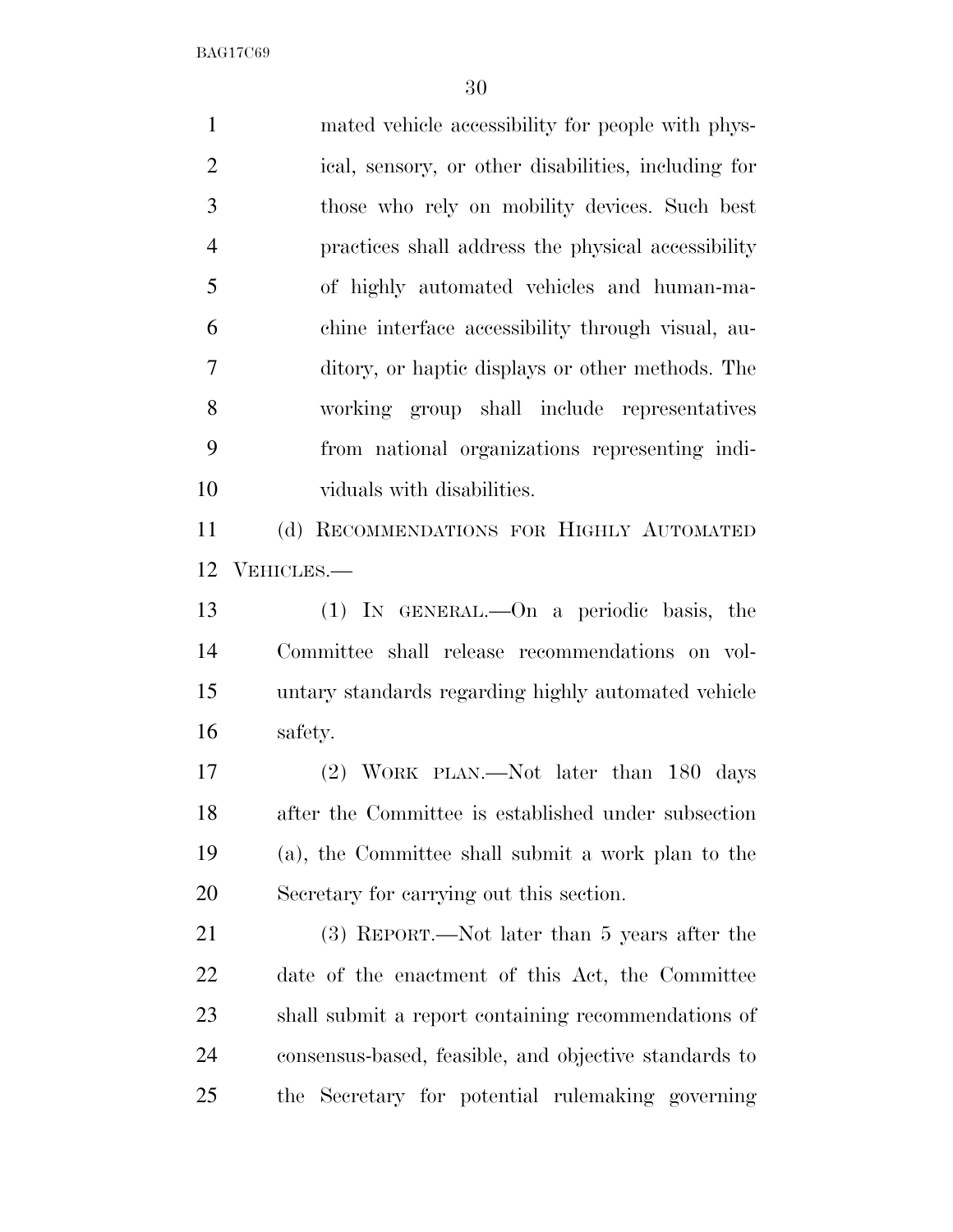highly automated vehicles that meet the need for motor vehicle safety.

 (e) CONSULTATION AND PUBLICATION OF RE-PORTS.—

 (1) IN GENERAL.—The Secretary shall consult with the Committee, as appropriate, on highly auto- mated vehicle safety matters, including the develop- ment and implementation of relevant policies, pro-grams, and rulemaking.

 (2) RECOMMENDED AGENDA.—The Secretary shall regularly provide recommendations to the Com- mittee regarding the agenda of the Committee and areas in which Committee activity would benefit and complement Department of Transportation efforts.

 (3) REPORTS.—The Secretary shall make any report or recommendation developed under this sec-tion publicly available.

 (f) FACA.—The Committee shall not be subject to the requirements under the Federal Advisory Committee Act (5 U.S.C. App.).

 (g) TERMINATION.—The Committee shall terminate upon the submission of the final report required under subsection (d)(3) unless the Secretary determines that the Committee should continue.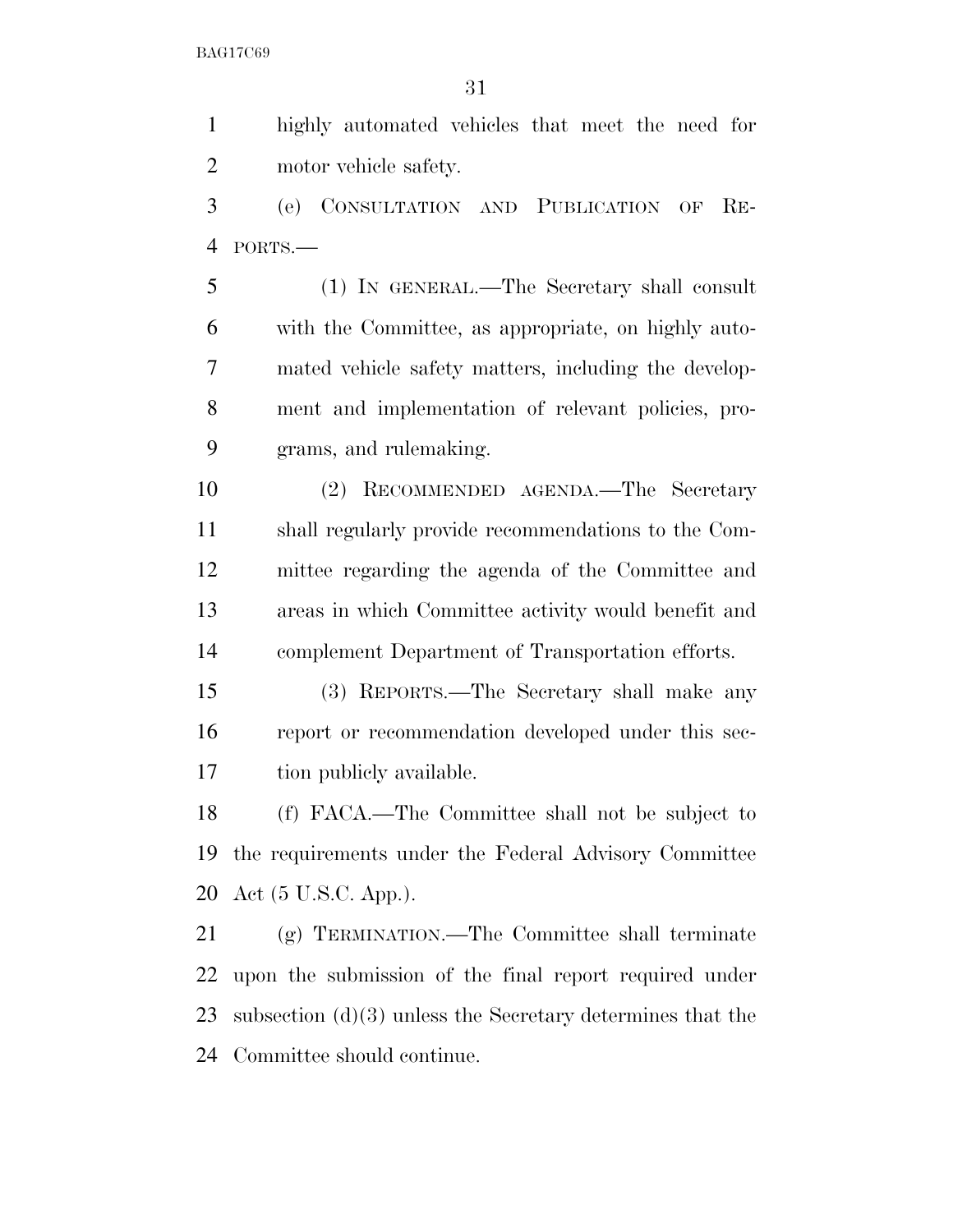### **SEC. 11. HIGHLY AUTOMATED VEHICLES RULEMAKING.**

 (a) IN GENERAL.—The Secretary shall review and seek public comment on the recommendations for stand- ards made by the Highly Automated Vehicles Technical 5 Committee under section  $10(d)(3)$ .

 (b) DETERMINATION.—Not later than 1 year after the receipt of the recommendations referred to in sub-section (a), the Secretary shall—

 (1) make a determination whether to approve 1 or more of the recommendations, based on an identi-fied need for motor vehicle safety; and

 (2) begin a rulemaking proceeding on the rec- ommendations approved pursuant to paragraph (1) on the safety of highly automated vehicles.

 (c) RULE OF CONSTRUCTION.—Nothing in this sec- tion may be construed to restrict the authority of the Sec- retary under section 30111 of title 49, United States Code. Any Federal motor vehicle safety standard adopted pursuant to this section shall meet the requirements under such section 30111.

### **SEC. 12. CONSUMER EDUCATION.**

 (a) ESTABLISHMENT.—Not later than 180 days after the date of the enactment of this Act, the Secretary shall establish a working group on responsible education efforts for advanced driver assist systems and automated driving systems.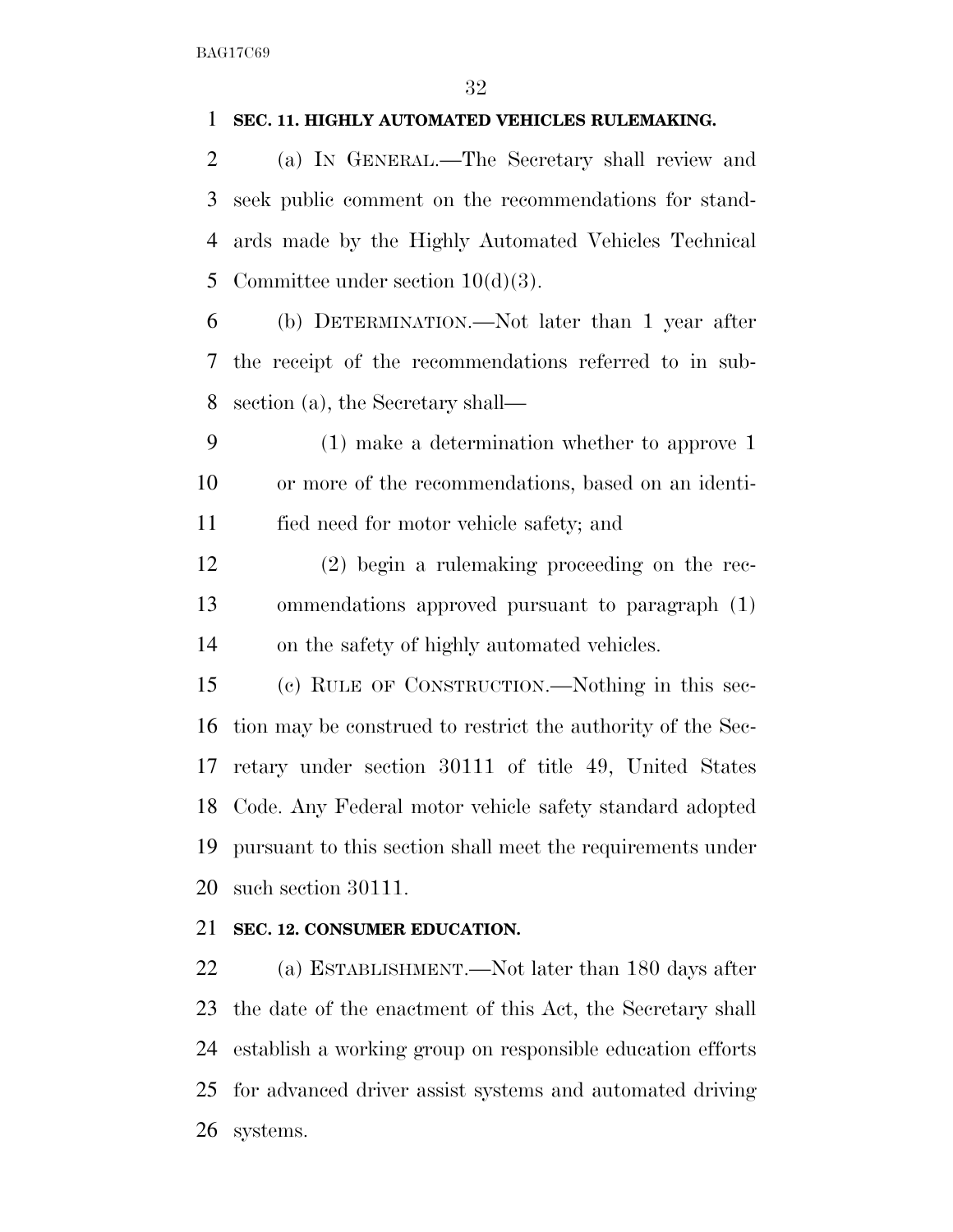(b) DUTIES.—The working group established under subsection (a) shall—

 (1) identify recommended education and re- sponsible marketing strategies that may be volun- tarily employed by industry to inform consumers, ve- hicle owners and operators, and other stakeholders about advanced driver assistance systems and auto- mated driving systems as they become available or are soon to be introduced into interstate commerce; and

 (2) submit a report containing the findings and recommendations of the working group to Congress and making such report available to the public.

 (c) CONSIDERATIONS.—The working group shall con-sider topics pertaining to—

 (1) intent, capabilities, and limitations of ad- vanced driver assistance systems and automated driving systems;

 (2) engagement and disengagement methods, including methods to address driver engagement in 21 lower levels of automation;

(3) human-machine interfaces;

23 (4) emergency fallback scenarios;

(5) operational boundary responsibilities;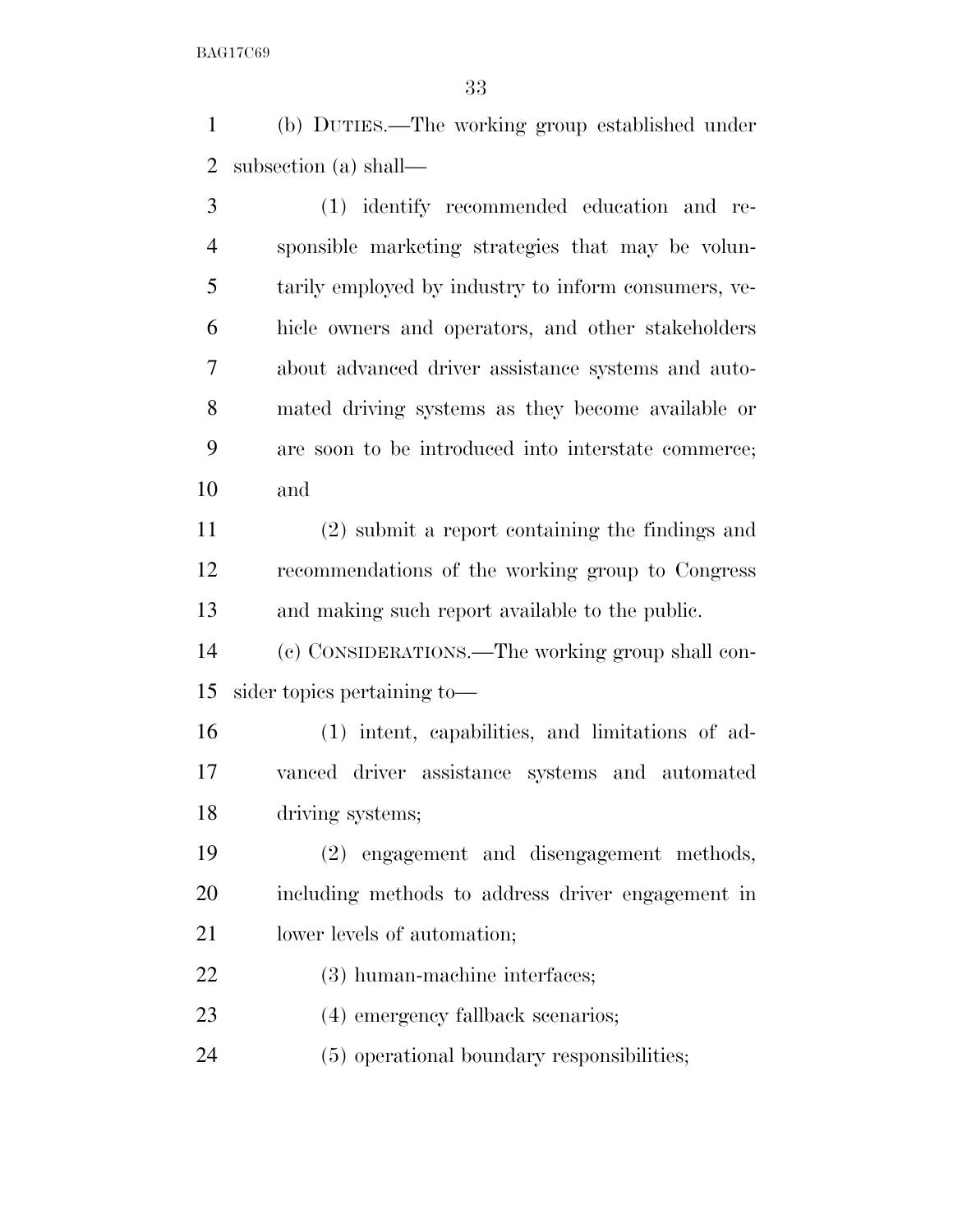| $\mathbf{1}$   | $(6)$ response in the event of a crash or system  |
|----------------|---------------------------------------------------|
| $\overline{2}$ | failure;                                          |
| 3              | (7) potential mechanisms that could change        |
| $\overline{4}$ | function behavior in service; and                 |
| 5              | (8) consistent nomenclature and taxonomy for      |
| 6              | safety features and systems.                      |
| 7              | (d) MEMBERSHIP.-                                  |
| 8              | (1) IN GENERAL.—The Secretary shall appoint,      |
| 9              | as members of the working group, individuals with |
| 10             | expertise in automated driving systems and driver |
| 11             | assistance systems, including—                    |
| 12             | $(A)$ representatives of —                        |
| 13             | (i) motor vehicle manufacturers;                  |
| 14             | (ii) manufacturers of automated driv-             |
| 15             | ing systems and driver assistance systems         |
| 16             | (including components);                           |
| 17             | (iii) motor vehicle dealers;                      |
| 18             | (iv) motor vehicle owners and opera-              |
| 19             | tors, including fleet managers, vehicle rent-     |
| 20             | al companies, and transportation network          |
| 21             | companies;                                        |
| 22             | (v) consumers or consumer advocacy                |
| 23             | groups;                                           |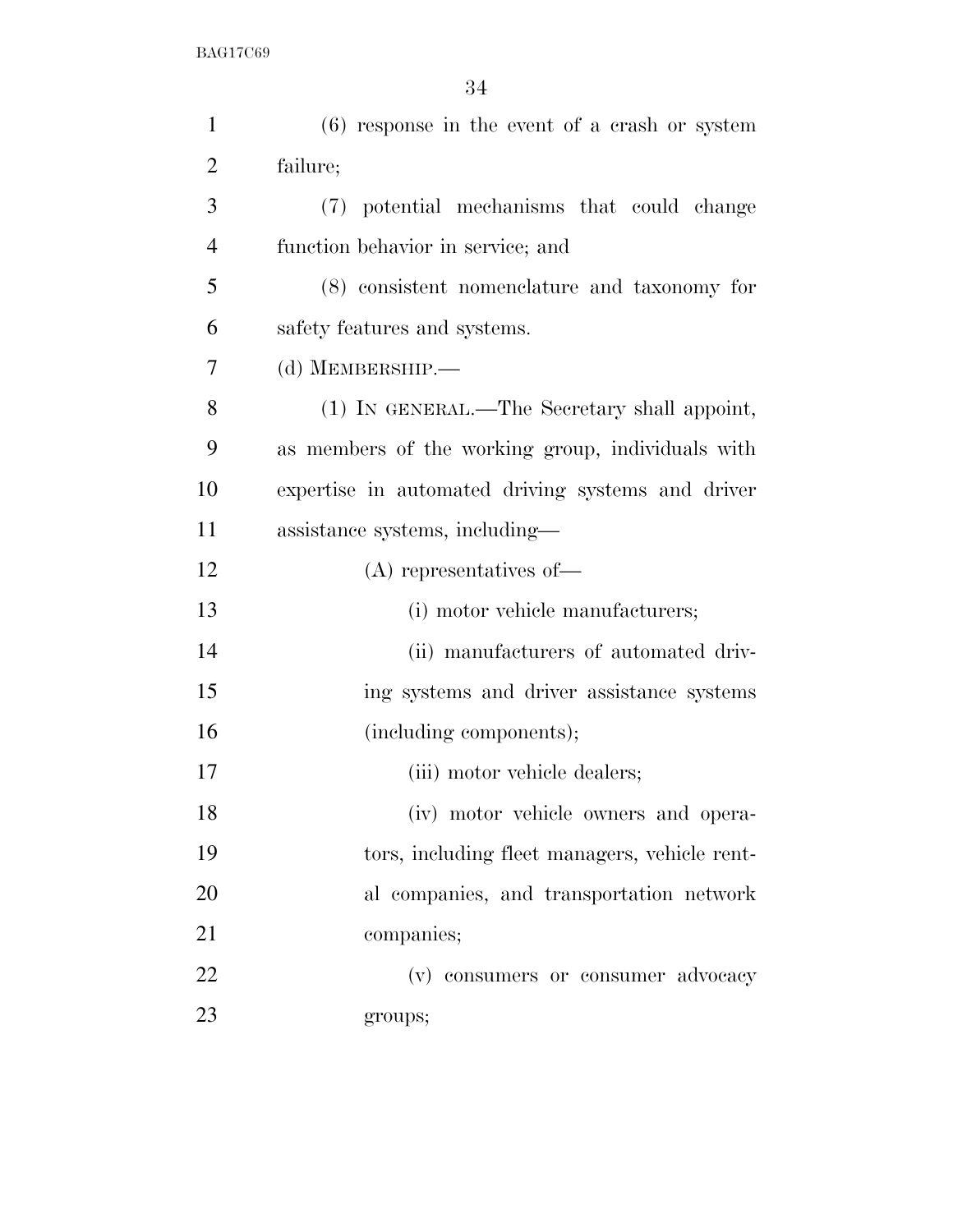| $\mathbf{1}$   | (vi) automated vehicle proving                              |
|----------------|-------------------------------------------------------------|
| $\overline{2}$ | grounds designated by the Department of                     |
| 3              | Transportation;                                             |
| $\overline{4}$ | (vii) public health organizations;                          |
| 5              | (viii) marketing professionals;                             |
| 6              | (ix) entities with national experience                      |
| 7              | in consumer education; and                                  |
| 8              | (x) enabling technology companies;                          |
| 9              | and                                                         |
| 10             | (B) any other members the Secretary con-                    |
| 11             | siders appropriate.                                         |
| 12             | (2) COMPENSATION.—Members of the working                    |
| 13             | group shall serve without compensation.                     |
| 14             | (3) CONSULTATION.—The Secretary shall con-                  |
| 15             | sult with the Federal Trade Commission about the            |
| 16             | recommendations of the working group, as appro-             |
| 17             | priate.                                                     |
| 18             | (e) TERMINATION.—The working group established              |
| 19             | under this section shall terminate on the date that is 2    |
| 20             | years after the date of the enactment of this Act.          |
| 21             | SEC. 13. TRAFFIC SAFETY AND LAW ENFORCEMENT.                |
| 22             | (a) RESEARCH.—The Secretary, in coordination with           |
| 23             | State and local transportation and highway safety entities, |
| 24             | State and local law enforcement entities, and other rel-    |
|                |                                                             |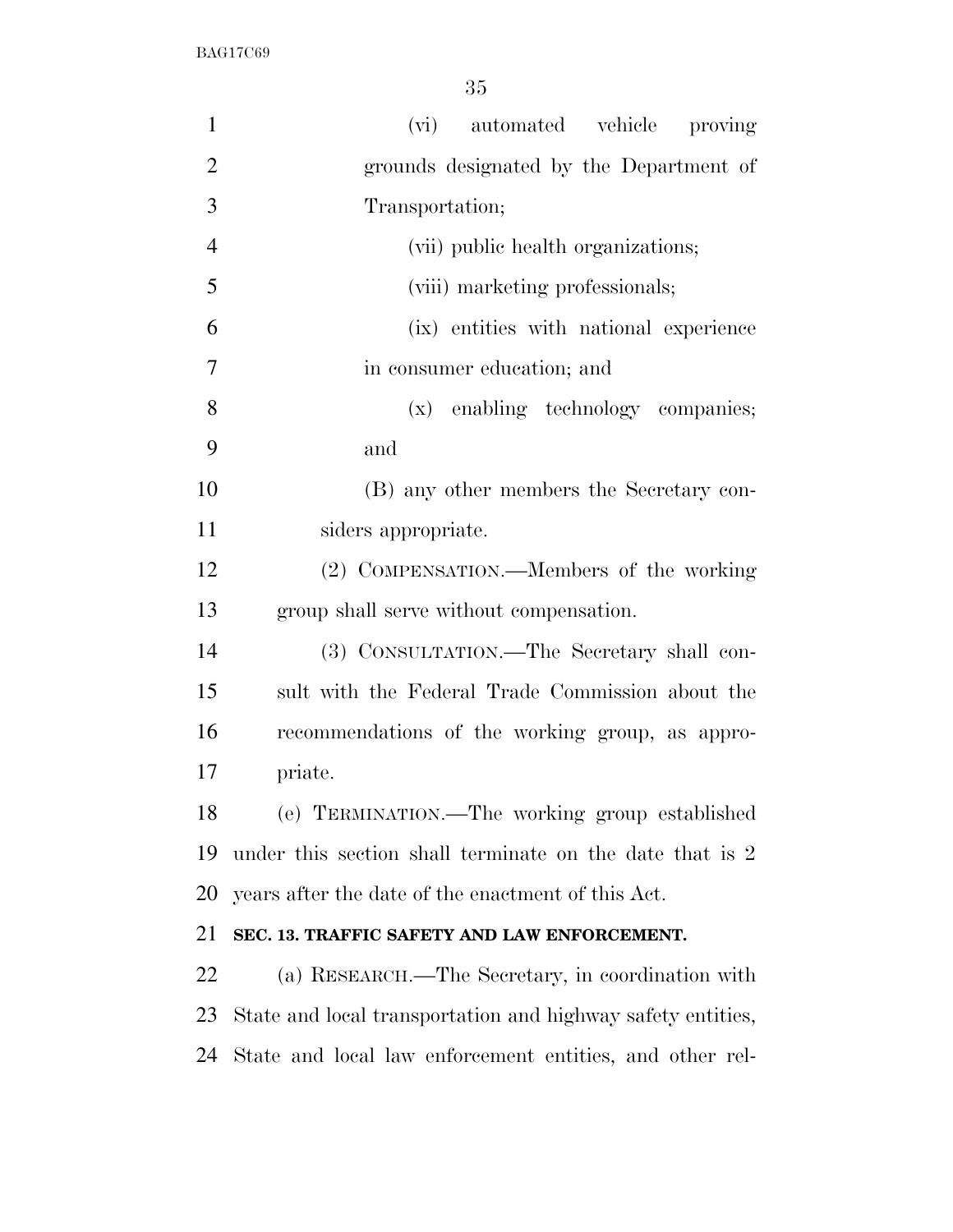| $\mathbf 1$    | evant parties, shall research the traffic safety implications |
|----------------|---------------------------------------------------------------|
| $\overline{2}$ | of highly automated vehicles, including—                      |
| 3              | (1) the intersection of conventional and highly               |
| $\overline{4}$ | automated vehicles; and                                       |
| 5              | $(2)$ law enforcement impacts, including—                     |
| 6              | (A) enforcing applicable laws;                                |
| 7              | (B) identifying whether a vehicle was in                      |
| 8              | automated mode at the time of a crash;                        |
| 9              | (C) lawfully accessing event data informa-                    |
| 10             | tion; and                                                     |
| 11             | (D) determining how a highly automated                        |
| 12             | vehicle should respond to law enforcement.                    |
| 13             | (b) COORDINATION OF SAFETY.—The Secretary, in                 |
| 14             | coordination with State, local, and law enforcement agen-     |
| 15             | cies, may develop a process for State and local entities      |
| 16             | to provide information, on a voluntary basis, to the Sec-     |
| 17             | retary to assist the Department of Transportation in iden-    |
| 18             | tifying defects related to motor vehicle safety of highly     |
| 19             | automated vehicles.                                           |
| 20             | (c) CRASH DATA.—Not later than 3 years after the              |
| 21             | date of the enactment of this Act, the Secretary shall re-    |
| 22             | vise the crash investigation data collection system to in-    |
| 23             | clude the collection of crash report data elements that dis-  |
| 24             | tinguish whether the vehicle involved in a crash is a highly  |
| 25             | automated vehicle, including the level of automation and      |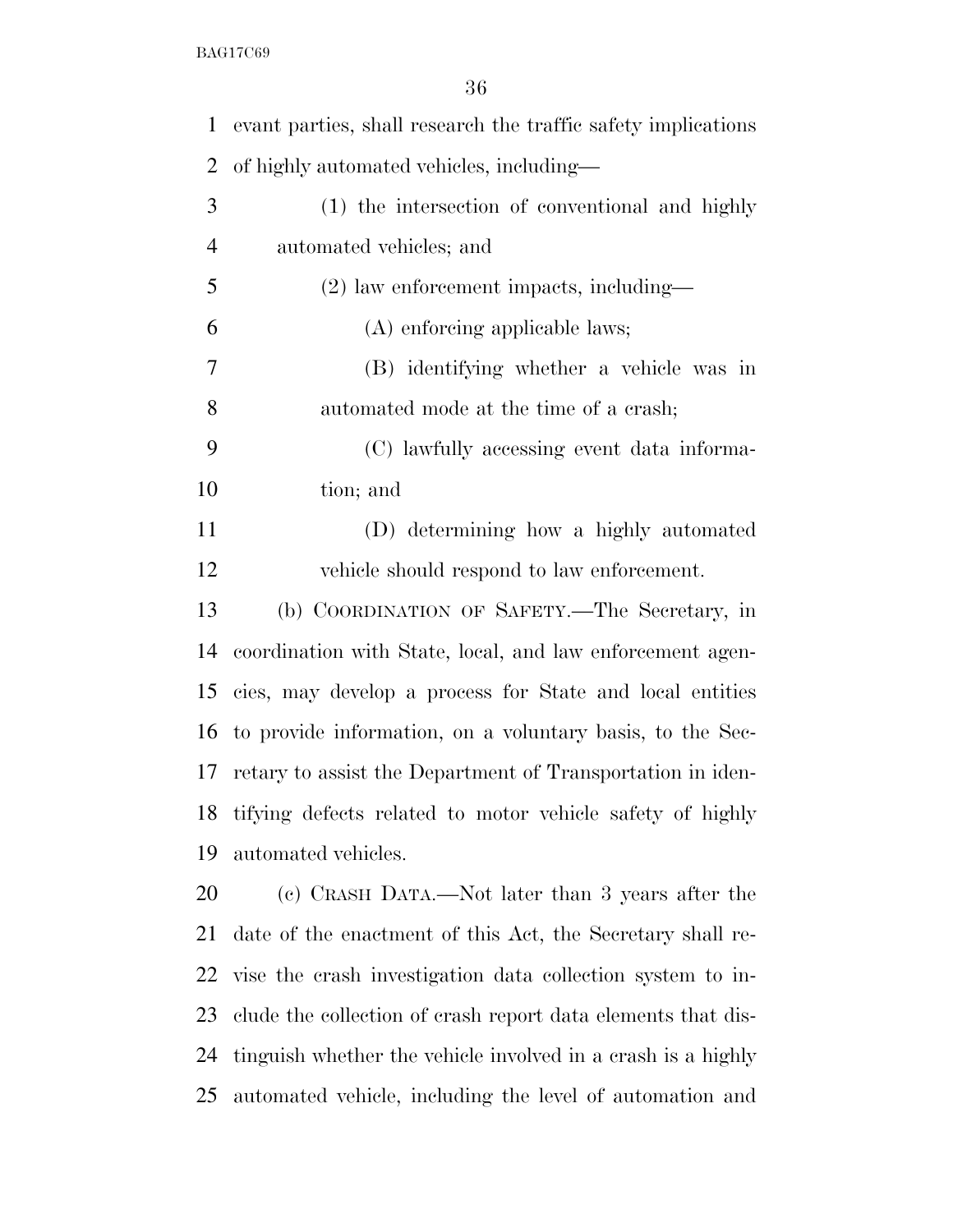whether the vehicle was in automated mode at the time of a crash.

### **SEC. 14. CYBERSECURITY.**

 (a) IN GENERAL.—Subchapter I of chapter 301 of title 49, United States Code, as amended by section 9, is further amended by adding at the end the following: **''§ 30108. Cybersecurity risks to the safety of highly automated vehicles** 

9 "(a) DEFINITIONS.—In this section:

 ''(1) CYBERSECURITY INCIDENT.—The term 'cybersecurity incident' has the meaning given the term 'incident' in section 227(a) of the Homeland Security Act of 2002 (6 U.S.C. 148(a)).

14 "(2) CYBERSECURITY RISK.—The term 'cyber- security risk' has the meaning given the term in sec- tion 227(a) of the Homeland Security Act of 2002 (6 U.S.C. 148(a)).

18 "(3) CYBERSECURITY VULNERABILITY.—The term 'cybersecurity vulnerability' has the meaning given the term 'security vulnerability' in section 102 of the Cybersecurity Information Sharing Act of 2015 (6 U.S.C. 1501).

23 "(b) CYBERSECURITY PLAN.—

24 "(1) IN GENERAL.—Each manufacturer of a highly automated vehicle or automated driving sys-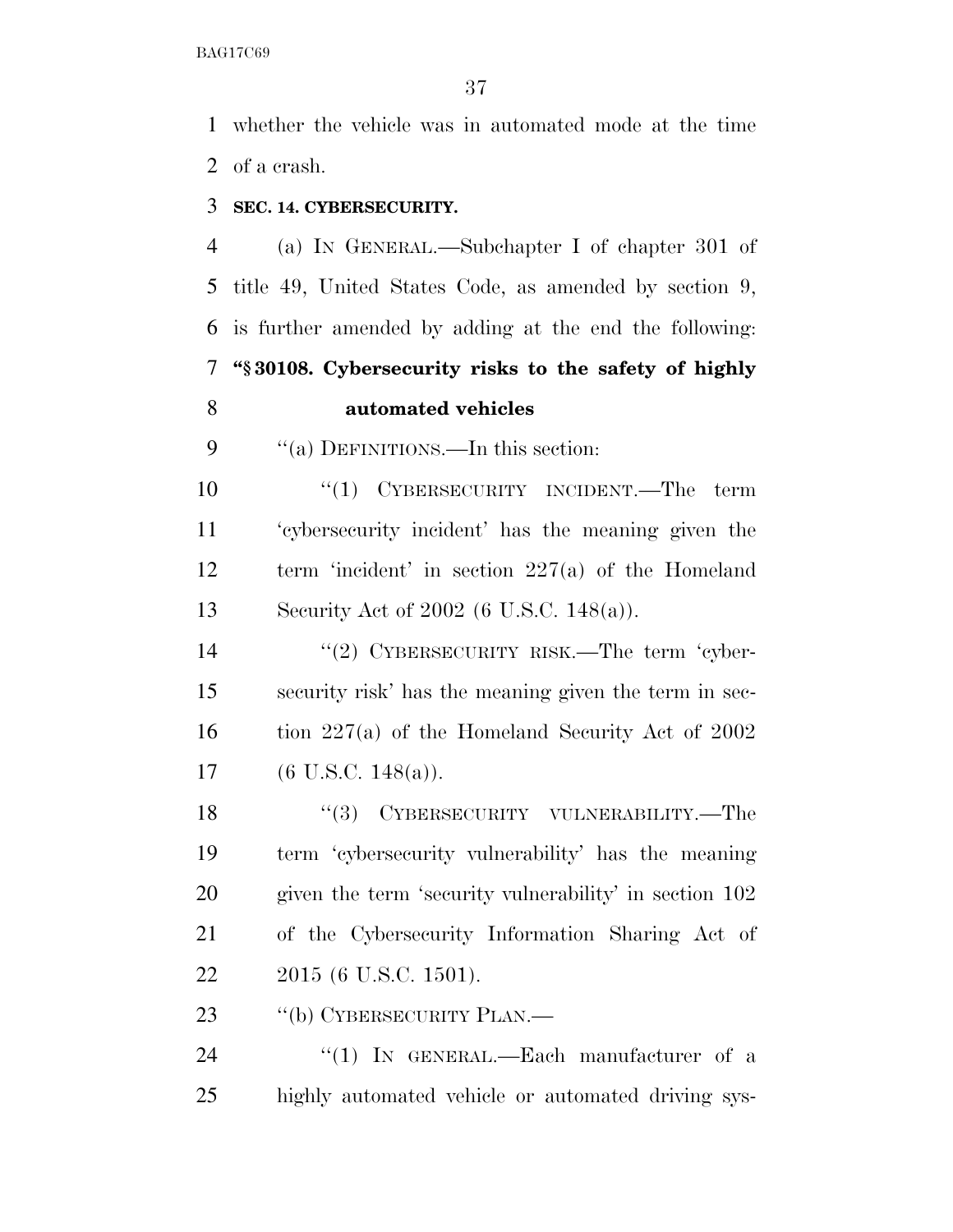| $\mathbf{1}$   | tem shall develop, maintain, and execute a written    |
|----------------|-------------------------------------------------------|
| $\overline{2}$ | plan for identifying and reducing cybersecurity risks |
| 3              | to the motor vehicle safety of such vehicles and sys- |
| $\overline{4}$ | tems.                                                 |
| 5              | "(2) REQUIREMENTS.—The plan required                  |
| 6              | under paragraph $(1)$ shall include a process for-    |
| 7              | "(A) the risk-based prioritized identifica-           |
| 8              | tion and protection of safety-critical vehicle con-   |
| 9              | trol systems and the broader transportation           |
| 10             | ecosystem, as applicable;                             |
| 11             | "(B) the efficient detection and response             |
| 12             | to potential vehicle cybersecurity incidents in       |
| 13             | the field;                                            |
| 14             | "(C) facilitating expeditious recovery from           |
| 15             | incidents as they occur;                              |
| 16             | $\lq\lq$ the institutionalization of methods          |
| 17             | for the accelerated adoption of lessons learned       |
| 18             | across industry through voluntary exchange of         |
| 19             | information pertaining to cybersecurity inci-         |
| 20             | dents, threats, and vulnerabilities, including the    |
| 21             | consideration of a coordinated cybersecurity          |
| 22             | vulnerability disclosure policy or other related      |
| 23             | practices for collaboration with third-party cy-      |
| 24             | bersecurity researchers;                              |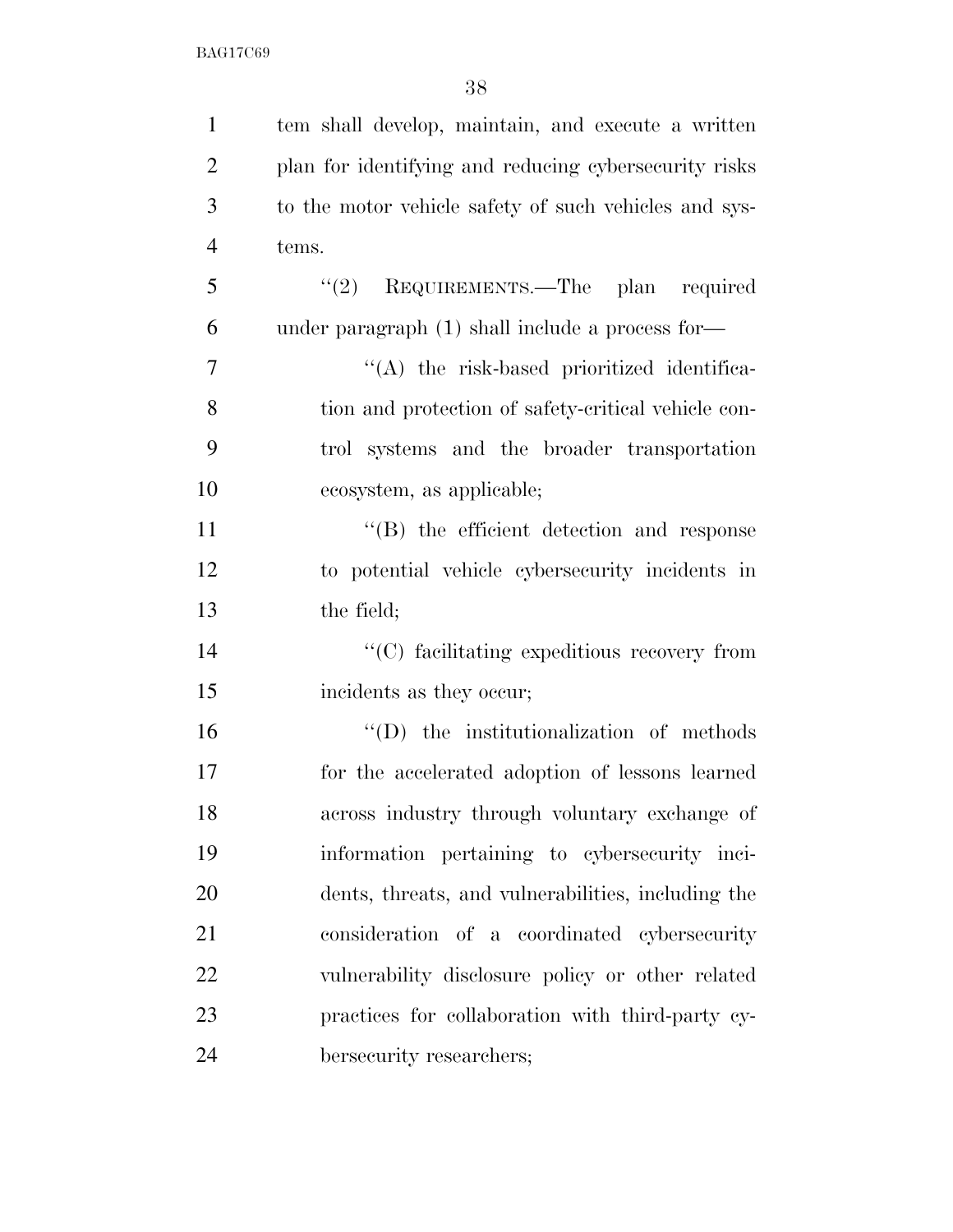| $\mathbf{1}$   | $\lq\lq(E)$ the identification of the point of con-  |
|----------------|------------------------------------------------------|
| $\overline{2}$ | tact of the manufacturer with responsibility for     |
| 3              | the management of cybersecurity;                     |
| $\overline{4}$ | $\lq\lq(F)$ the use of segmentation and isolation    |
| 5              | techniques in vehicle architecture design, as ap-    |
| 6              | propriate; and                                       |
| $\overline{7}$ | $\lq\lq(G)$ supporting voluntary efforts by indus-   |
| 8              | try and standards-setting organizations to de-       |
| 9              | velop and identify consistent standards and          |
| 10             | guidelines relating to vehicle cybersecurity, con-   |
| 11             | sistent, and to the extent appropriate, with the     |
| 12             | cybersecurity risk management activities de-         |
| 13             | scribed in section $2(e)$ of the National Institute  |
| 14             | of Standards and Technology Act (15 U.S.C.           |
| 15             | $272(e)$ ).                                          |
| 16             | "(3) INSPECTION.—The Secretary may inspect           |
| 17             | any cybersecurity plan developed by a manufacturer   |
| 18             | under this subsection to enable the Secretary to de- |
| 19             | cide whether the manufacturer has complied, or is    |
| 20             | complying, with this chapter or a regulation pre-    |
| 21             | scribed or order issued pursuant to this chapter.    |
| 22             | (4)<br>PROTECTIONS FOR<br>DISCLOSURE.—The            |
| 23             | Secretary may, by notice and comment rulemaking,     |
| 24             | establish a requirement that manufacturers subject   |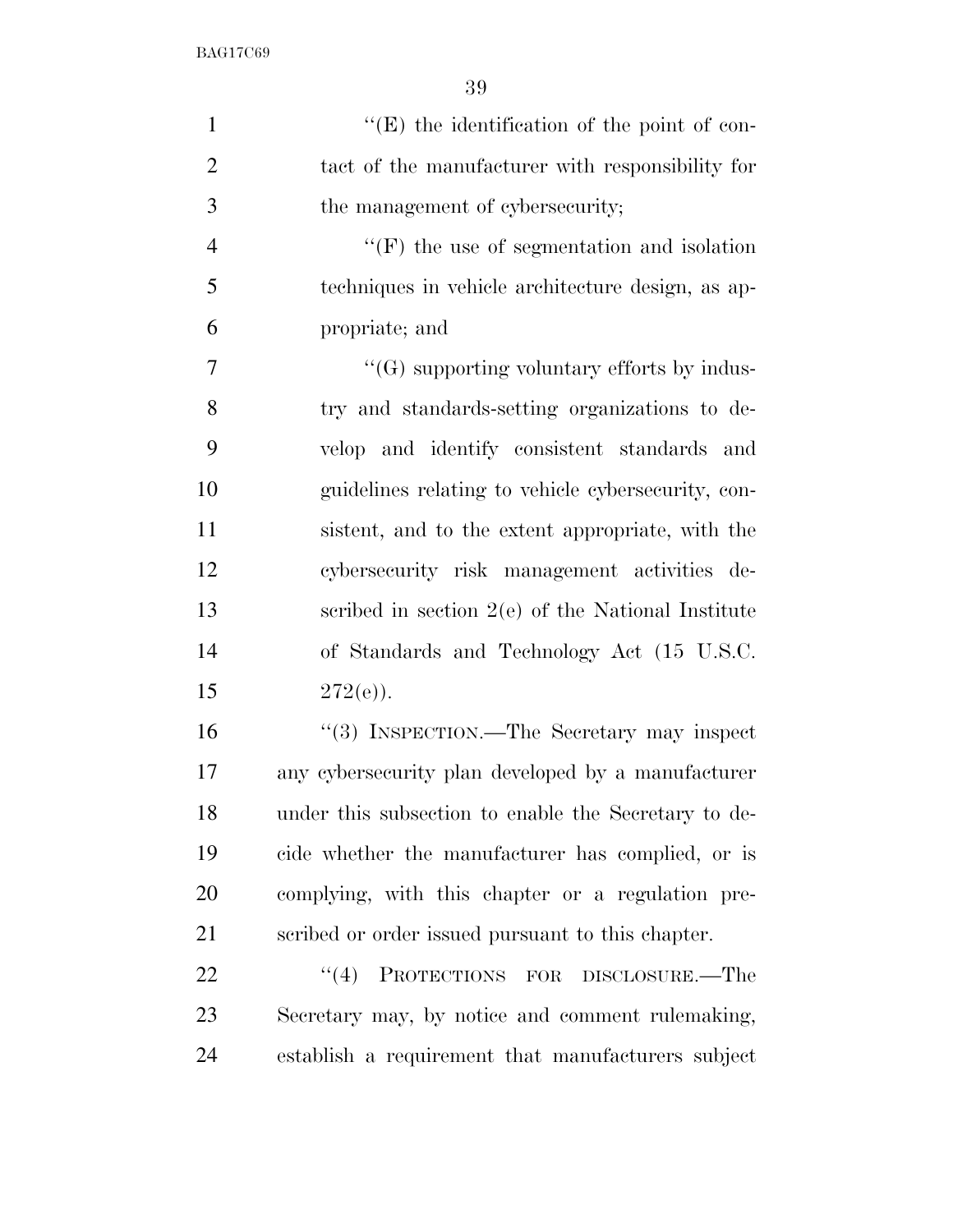to subsection (b) develop a summary of its plan that is suitable for public disclosure, as appropriate.

 ''(c) COORDINATED CYBERSECURITY VULNER- ABILITY DISCLOSURE.—The Secretary may work coopera- tively with manufacturers of highly automated vehicles and automated driving systems to incentivize manufactur- ers to voluntarily adopt a coordinated vulnerability disclo- sure policy and practice in which a security researcher pri- vately discloses information related to a discovered vulner- ability to a manufacturer and allows the manufacturer time to confirm and remediate the vulnerability—

 $\binom{12}{1}$  so that manufacturers build relationships with security researchers to mitigate cybersecurity risks; and

 ''(2) to discover and mitigate cybersecurity vulnerabilities in highly automated vehicles or auto- mated driving systems that present a risk to motor vehicle safety (as defined in section 30102 of title 49, United States Code).

 ''(d) COORDINATION.—All Federal agencies under- taking research on cybersecurity risks associated with highly automated vehicles shall coordinate with the Sec-retary on their findings.''.

 (b) CLERICAL AMENDMENT.—The analysis for chap-ter 301 of title 49, United States Code, is amended by